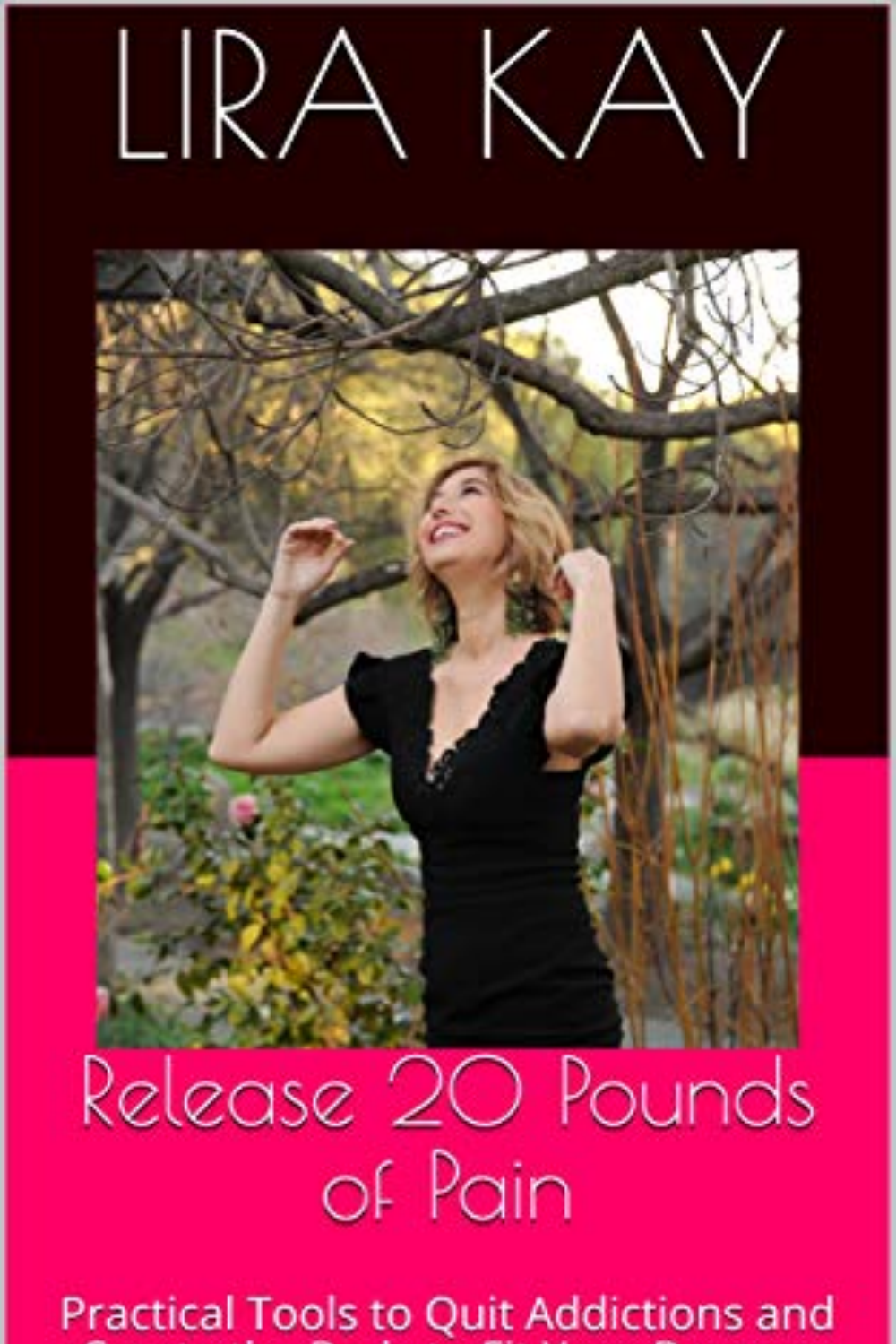# *Release 20 Pounds of Pain Process*

Practical Tool to Address Your Past

Emotional Wounds and Traumas

and Release Emotional

Pain and Triggers

Lira Kay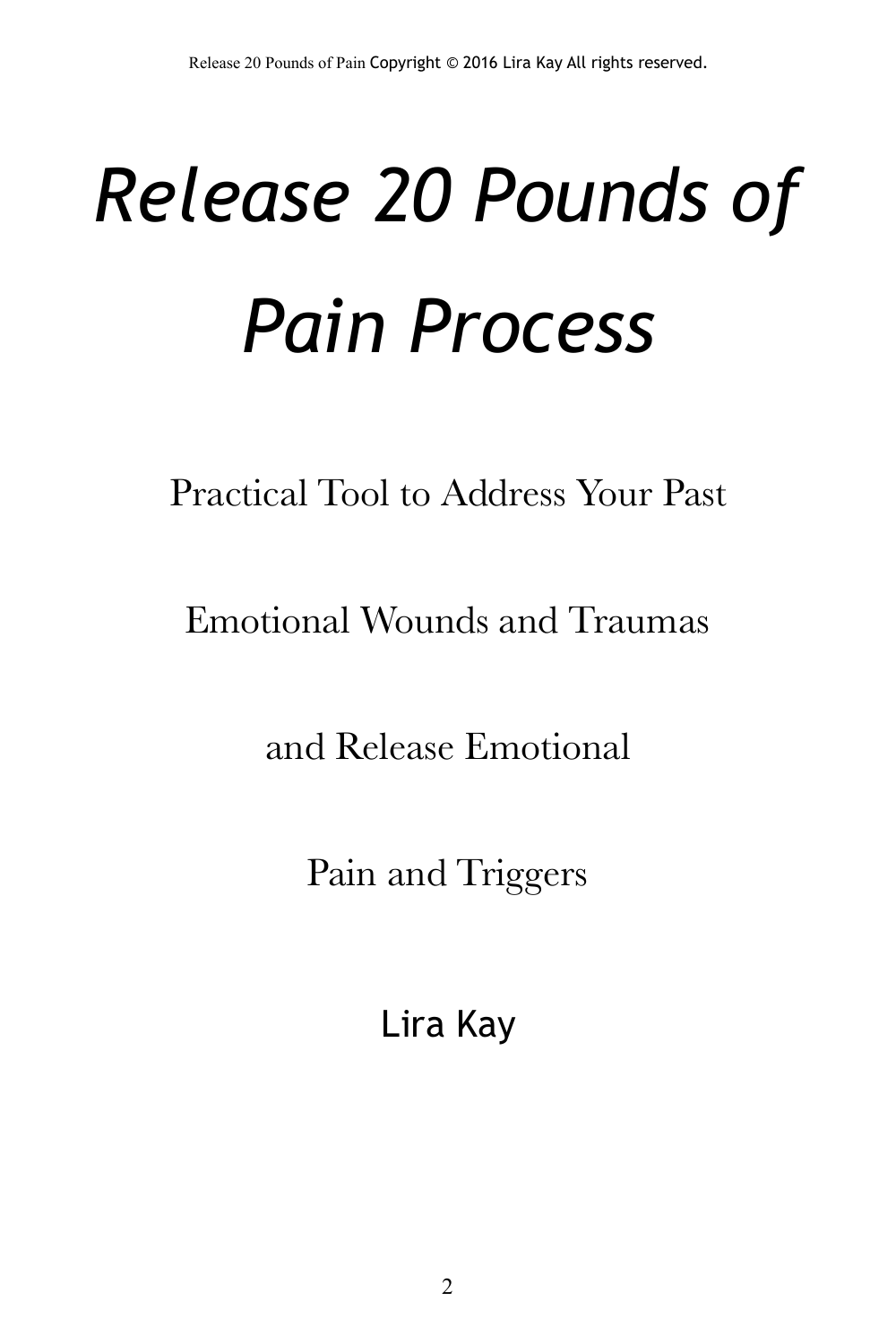#### SELF ACCEPTANCE

Can you accept yourself with or without your work?

Can you accept yourself with or without your relationships?

Can you accept yourself with or without your beauty and your age?

Can you accept yourself with or without your achievements?

Can you accept yourself with or without your failures?

Let's begin with failures.

Releasing any attachments, including attachment to your pain, can liberate you beyond measure.

Right now, probably, just like everybody you know, when answering the question *who are you,* you begin with stating your profession and occupation, moving on to your relationship status, revealing proudly or with embarrassment your age, commenting on your appearance. In a further conversation you'd like to be noticed and, perhaps, even envied, for your great achievements. And then, you drop the bomb. I am the one who lived through the trauma of my life! This and that happened to me, this and that had changed me, made me who I am. You finish with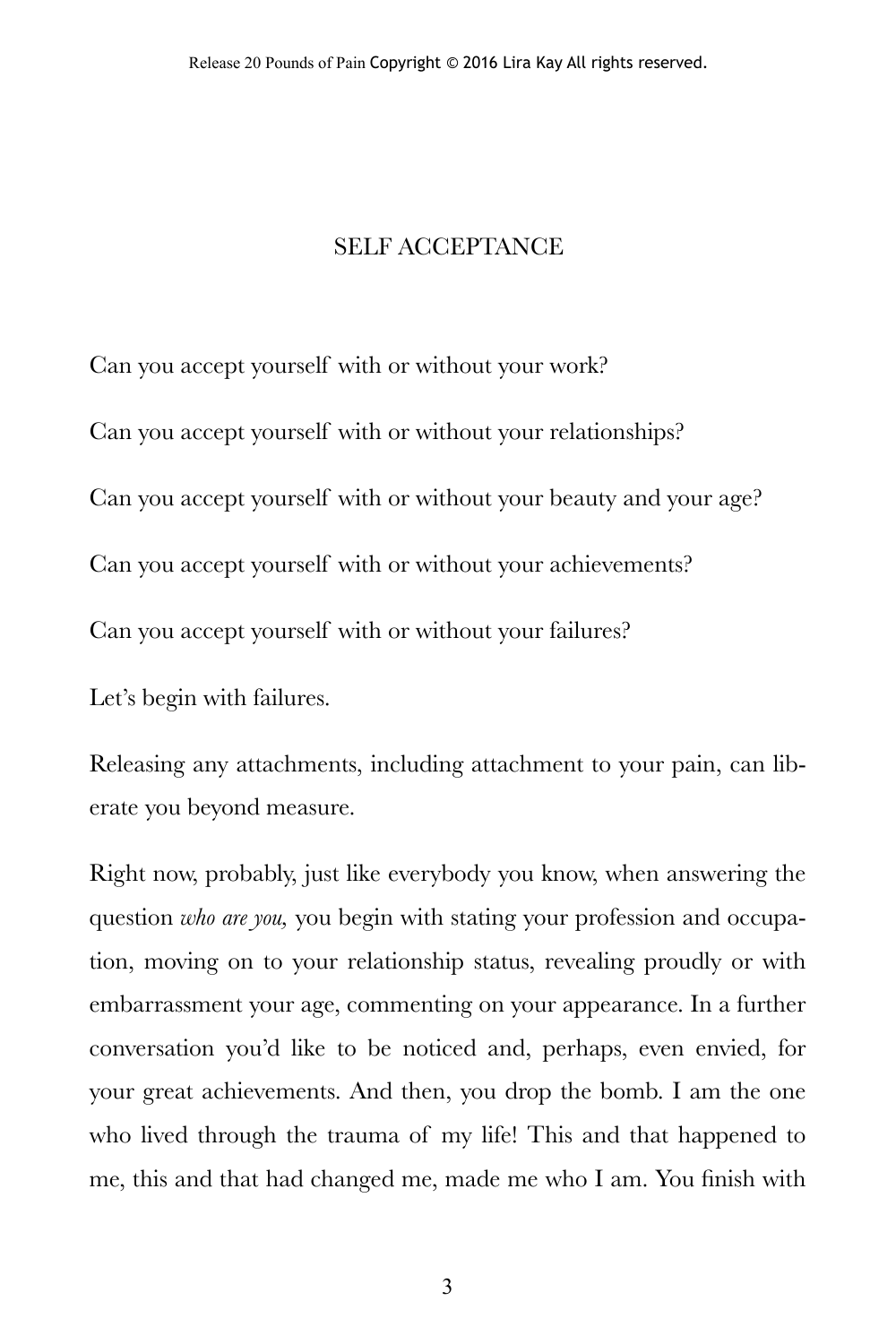triumphal exclamation: and with all that, I'm still alive and standing. Maybe not that happy or successful, or peaceful but standing. Eat *that*!

You eat *that* every time it floats to the surface. When work is done, when your kids or spouse or lovers are busy with their own stuff, when doubt about your success creeps up, when you feel like a fraud, because the little voice in your head tells you, you aren't good enough to match your status quo. Your story, your sufferings is the only sure thing you can hang on to. It is real. You see it in every line and crinkle on your face, that salt and pepper throughout your hair, in your smile stiffened with fear, the aftertaste of any survival. You feel wounded, disabled, profoundly affected. It's bad and it's kinda good.

Now, try to give up on that!

I know exactly how hard it is, to give up on feeling wounded.

Doing therapy and self-development work for years I had not felt the urge to let go. Only when I turned to my spirit I heard the invitation clearly. Give up. Your history does not define you.

I remember this one oracle card, which is coincidently numbered 'one' in my deck, that kept showing up, The Bone Collector. A picture of an old wise lady, a medicine woman, in front of what seems to be a pile of white bones. "Don't be a victim", she says.

I was puzzled. I screamed out, I know I'm not! Yet, she haunted me. Yet, her words echoed, "Lay your wounds to rest".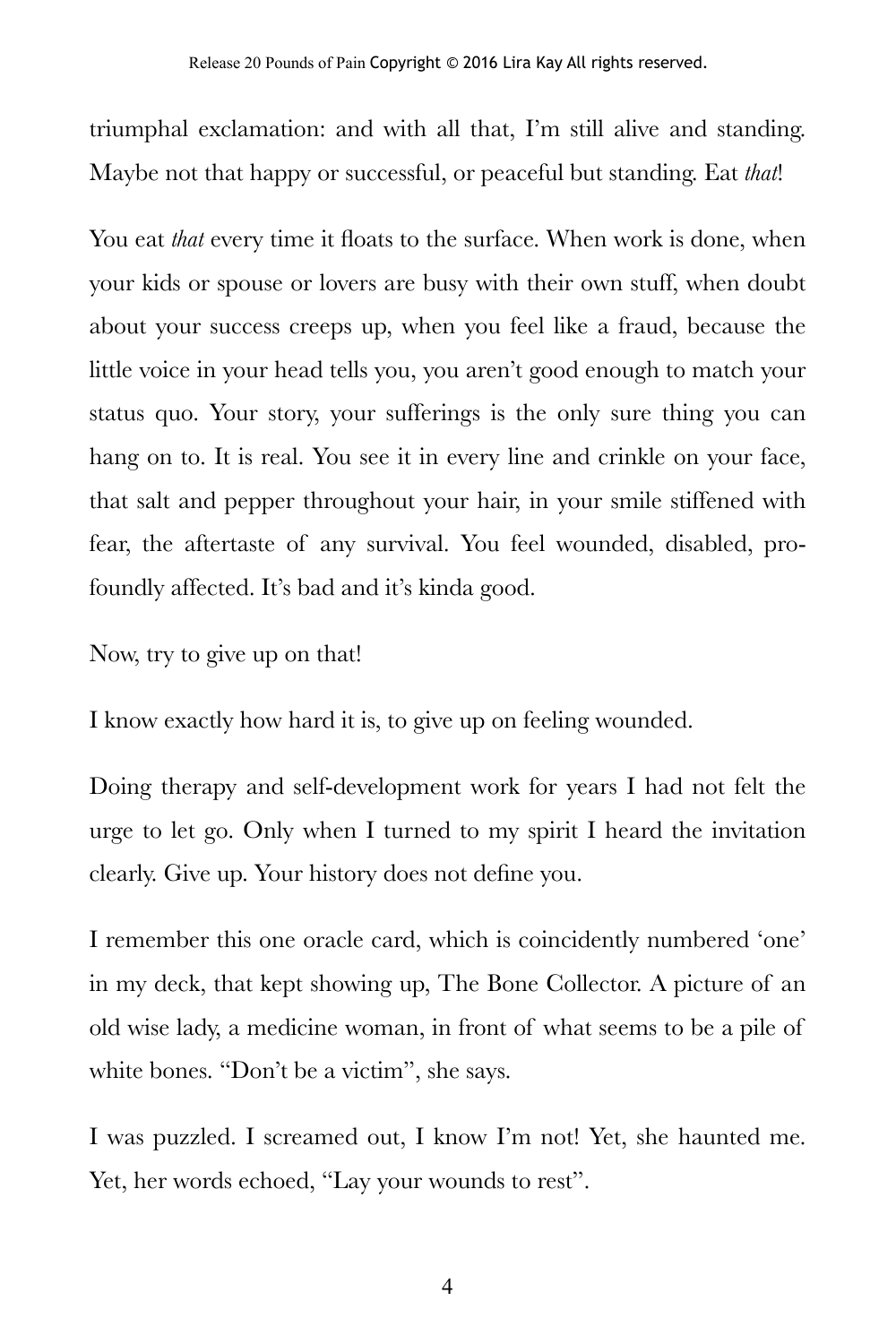What does it mean? As a spiritual counselor, I invite my clients, to listen to the messages from their spirit and take them literary. So, I decided to give it a try. I began living without my history.

I treated it as an experiment at first. I told myself, it's just for today. Let's see what happens.

What happened? Well, I caught myself again and again, feeling frustrated with myself. Everything I did was from the place I built up for years. I was a survivor. I went through my share of pain, I came out strong. I, just like you, was proud of myself for doing so. I spoke like a veteran, a wounded soldier not afraid to show off my scars. I preached with conviction, I know what I'm talking about, I lived through it. I aged prematurely into what, I thought, was a wise elder.

The discipline had got me through. My willpower and faith.

On so many occasions, really, always and every time, my spirit had been right. I had to listen.

So I shut my eyes and didn't say a word before checking with myself: who is speaking, a hero of my journey, the wounded child, a scared solder, my shadow, or is it my pure spirit.

Here was the power. Here I felt it!

Gosh, if I had known! Without my history, my bleeding wounds, my limp, my tragedy, I am so light! I am light! I see better. I hear better. I work better. I love unconditionally. I am already grateful. I am already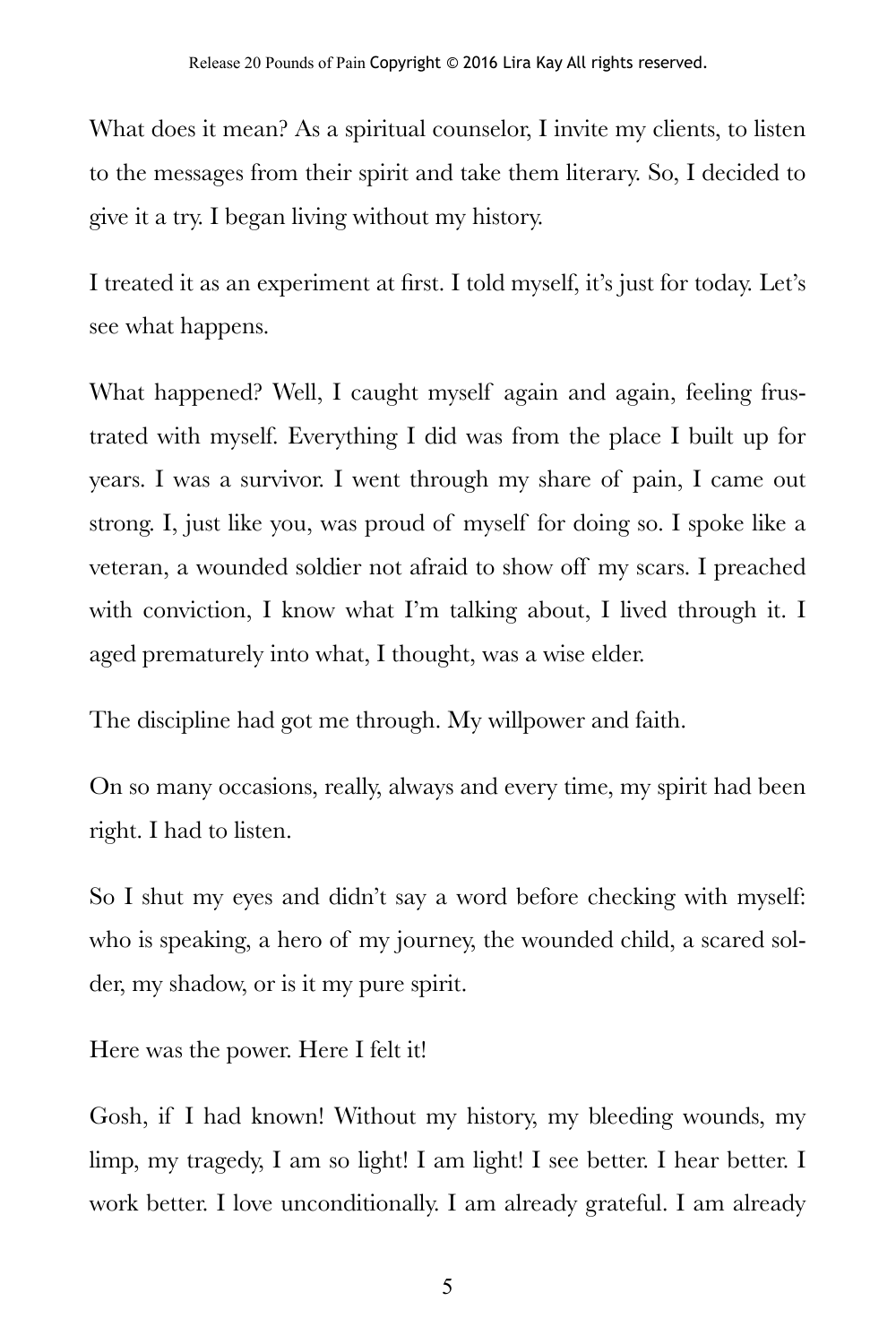fulfilled. And there are no failures except the ones I want to have.

Why would I want to fail occasionally? Just for fun.

I will tell you about befriending your ego in one of the upcoming chapters, but you may already know from your own experience, without failures we don't seem real to ourselves.

There might be a time, however, when you won't even need any proof, any evidence in a form of the drama of your everyday life, to appear so human. You won't need to fail at all. You would have trained your ego to believe you are alive, even though you are spotless, shining soul, light as a feather and bright as a sun.

The Bone Collector was right. The number one step before entering the spiritual realms of who you are, your purpose and your path, is to let go. Letting go is what you want to do to be truly alive. It's time for you to stand strong, and smile openly, fearless, and ready to serve, unrestricted, in power and with the power of your spirit here and now!

Are you ready to be healed completely?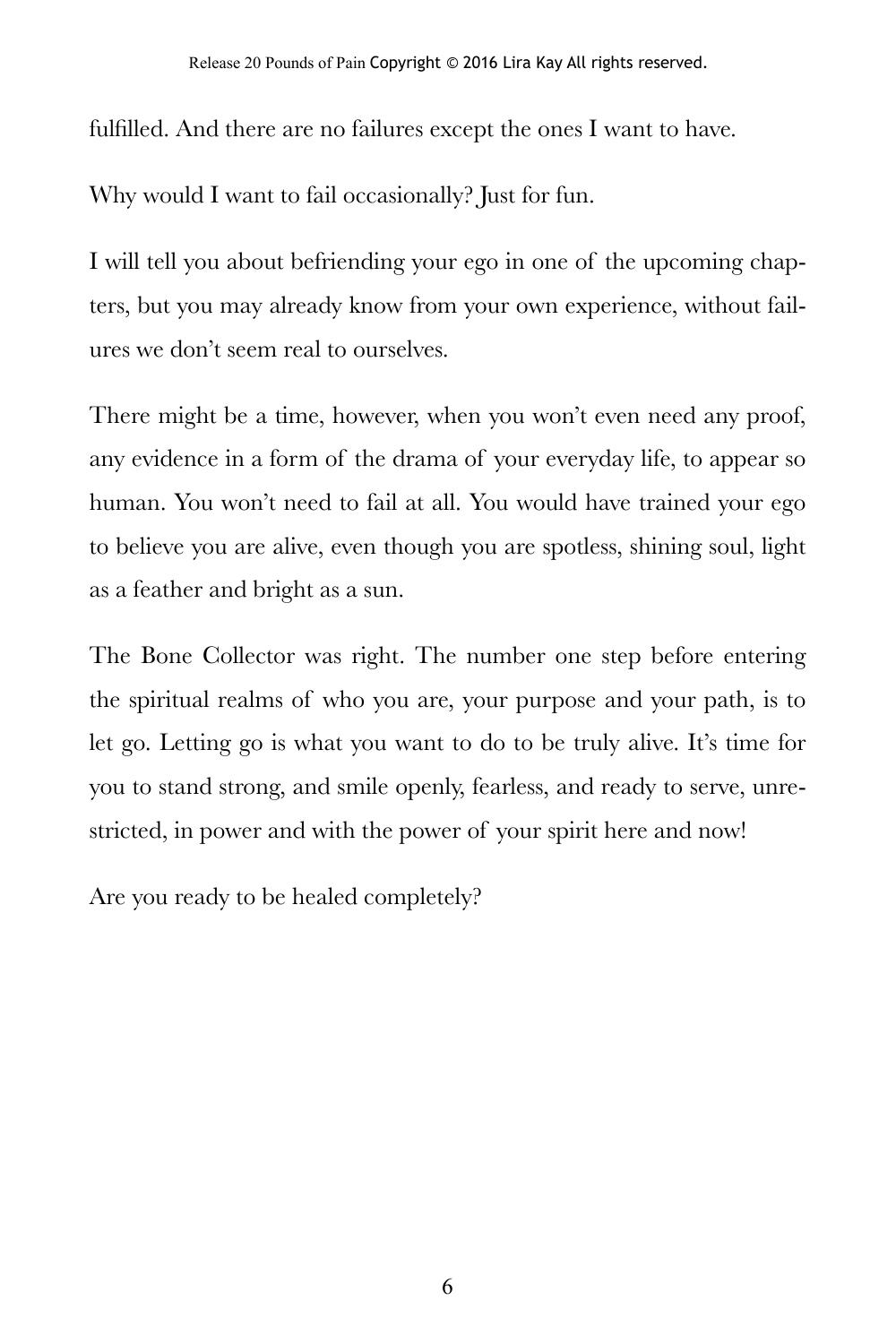Before you jump into the process, I want to walk you through this short visualization.

**Right now, look at yourself, in a mirror, or just by touching and observing your body. Those lines on your face, those pounds on your hips, that belly, that back, are all consequence of your story. You had been storing your pain.** 

**Imagine how now you are bravely just looking at that pain. No hiding, no avoiding. Just looking.** 

**You can do what the women on my weight release workshops do, feel it in your hands. Like you are digging into your flesh, and taking it out of you. For everyone to see. For yourself to acknowledge.** 

**On the palm of your hand, you are holding that precious pain. You can put it on the table. You can look at it. You can speak to it. You can whisper the words of compassion and love.** 

**You can accept you have the pain.** 

**You are not afraid.** 

**You will not avoid.** 

**You can trust yourself.** 

7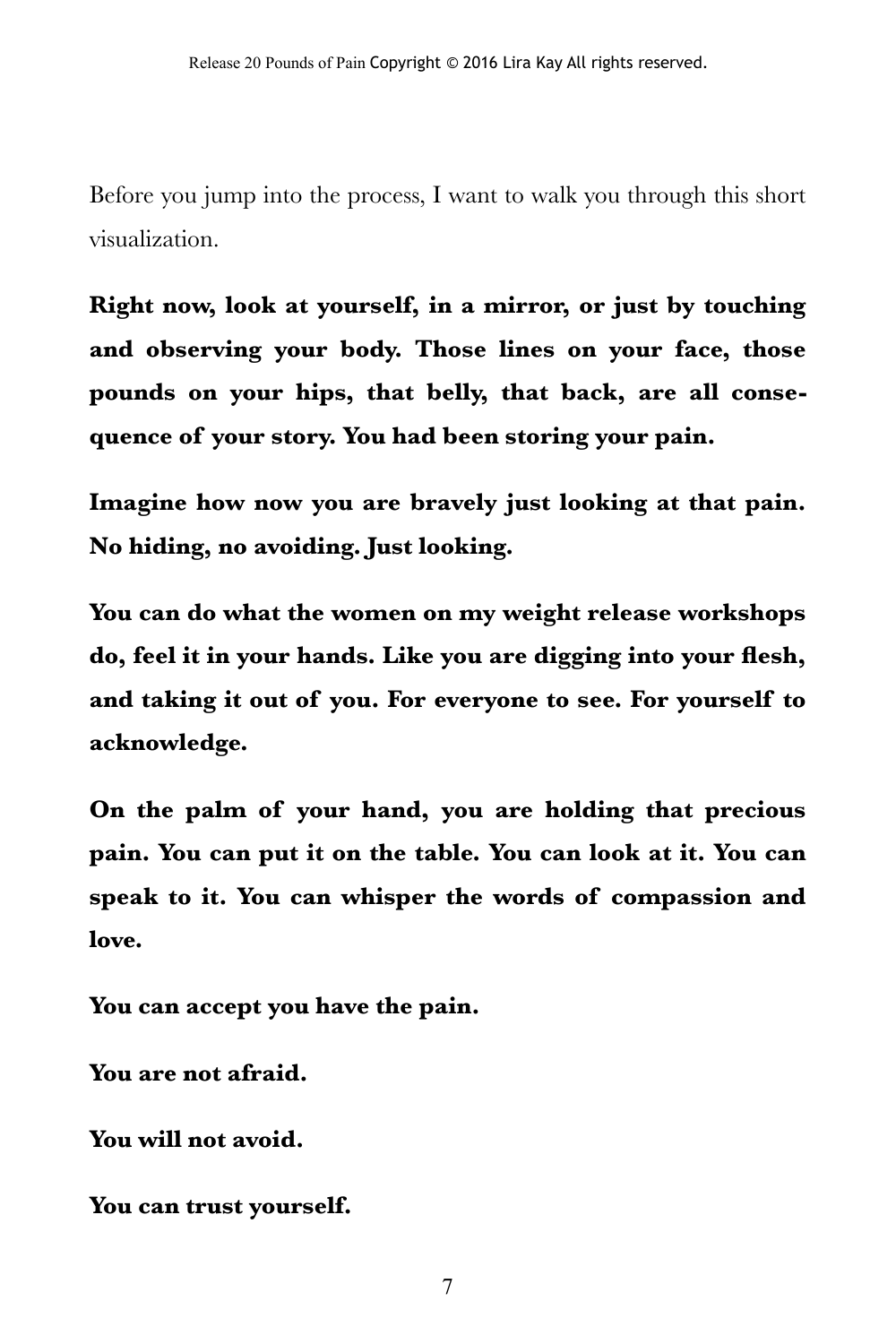**You can transcend your pain into the thin air. You can pour the divine light onto it. Wash it away. Burn it. Release it. Forever it will be gone.** 

**With respect, you can let it go.** 

#### **You can let it go.**

I am praying for you now. I feel the divine presence as I write these words. I know with all my heart, you can do this.

You can release.

You will heal.

You are loved!

I am letting the tears of joy run down my cheeks. For you, for you, the spirit wants liberation. For you, for you, my dear friend is this prayer.

Your pain had served you. And now is the time to let it go.

You *get* to let go. I am celebrating with you. I am proud of you. I love you.

Thank you for being so brave.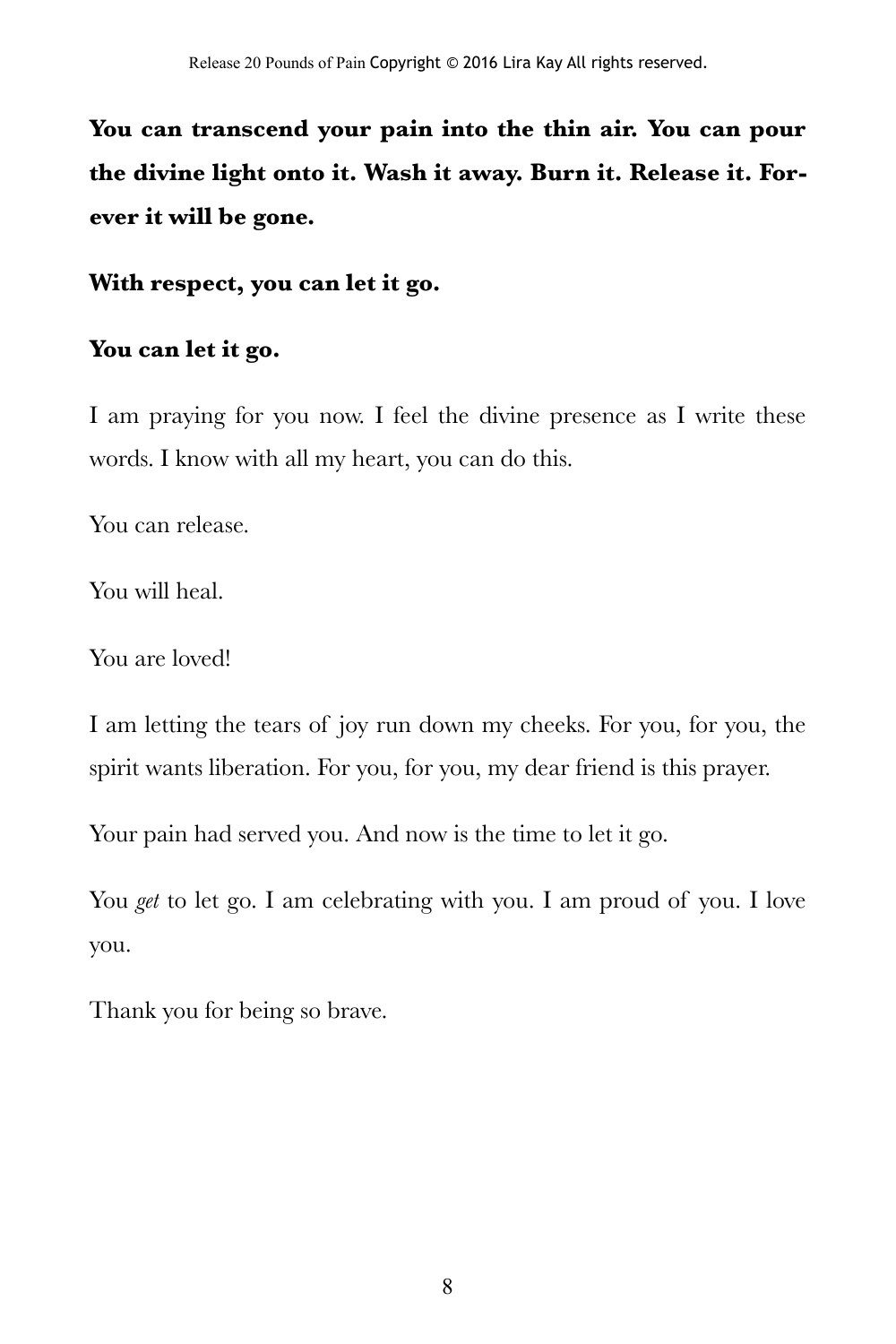#### MY PERSONAL HEALING JOURNEY

I totally understand, that for now, you might feel like you don't deserve to experience change, release your pain, be free. I get it. I had been there myself.

After losing my first husband to suicide, I did not believe I deserve to be free of guilt, grief or pain. I hid my anger and sadness, my despair and loss of faith behind the mask of a survivor. I thought I had to be strong. I didn't realize, all of us, even me, deserve mercy.

I had to give up on the idea that being strong means never be vulnerable.

I guarded my confidence at all cost. I paid for my confidence by denying myself to be present with my feelings, with everything that awakes any feelings, things, like love, inspiration, excitement, joy and ease of life, gratitude for what I have.

Confidence replaced all of those feelings for me.

I treasured the most the peaceful and quiet mind. I suppressed any pain. I avoided any life situations where I could potentially be hurt. I denied my feelings. I blocked the access to any memories that would

9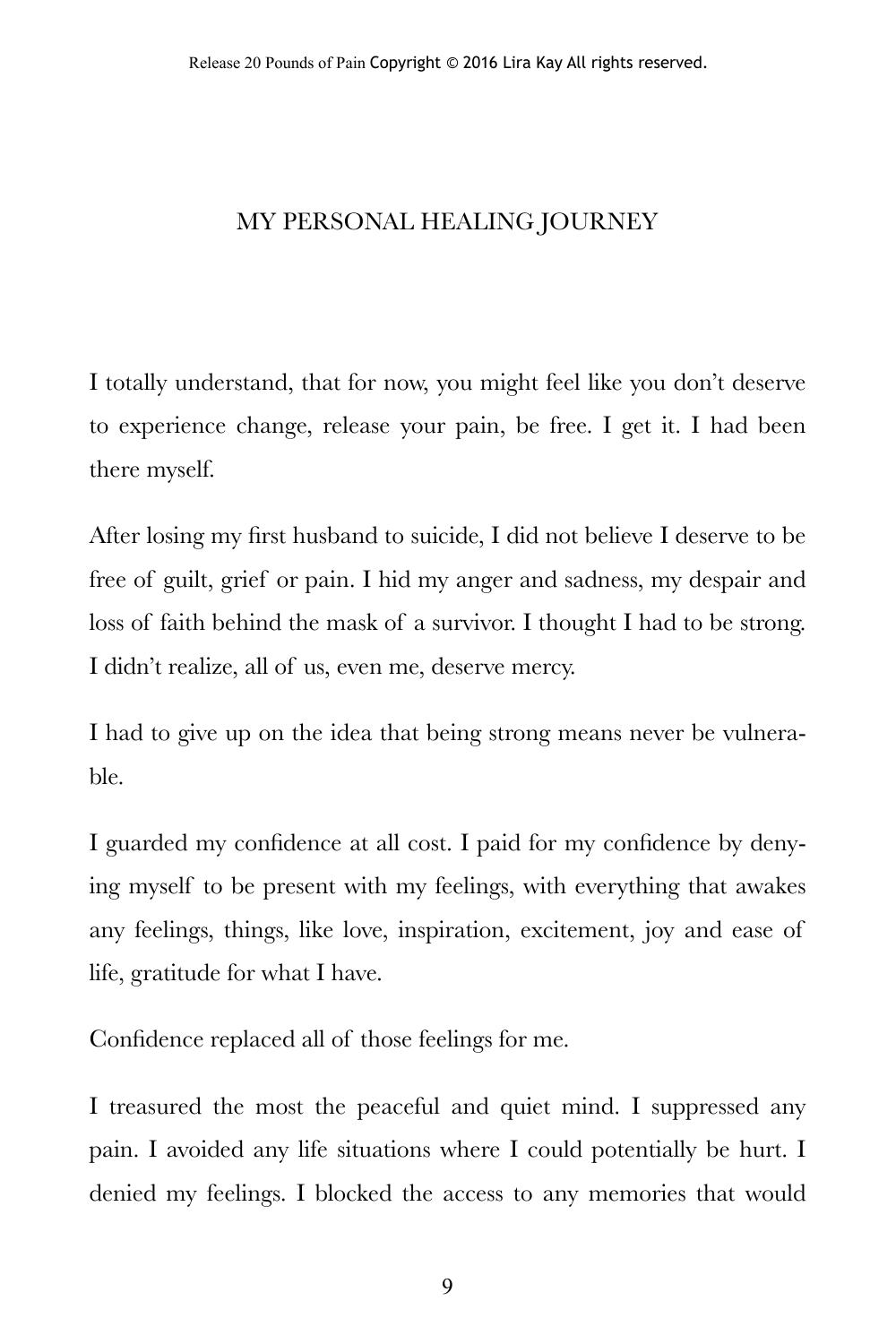make me feel what I had been through.

On the outside, I presented a well-established shell of a body. On the inside, I was terrified of myself. I spend years pretending to be cool, to have it all together, secretly waiting for my pain to burst out.

I thought I would be ugly in pain. I could not be beautiful. I did not deserve any attention. Any time. Any love. Nothing at all. Nothing for me.

It is hard to admit now how fake my life really had been.

How scarce I felt about happiness. How I settled for peace and quiet instead.

I, of course, just like you, could only find that peace and quiet through numbing myself.

I was reaching for anything to take me away from my pain.

Very hard I tried to convince myself I am doing alright. I avoided looking in the mirror, as my eyes would reveal the sadness and despair. I blamed my hormones for the mood swings, for the outbursts of anger and impatience. I felt constantly disappointed. Nothing was right. That was, of course, the only reflection I could project into an outer world. I lived with that fundamental feeling of 'not being good enough'. Everything I did, everybody I met never stood a chance. My whole vision was clouded.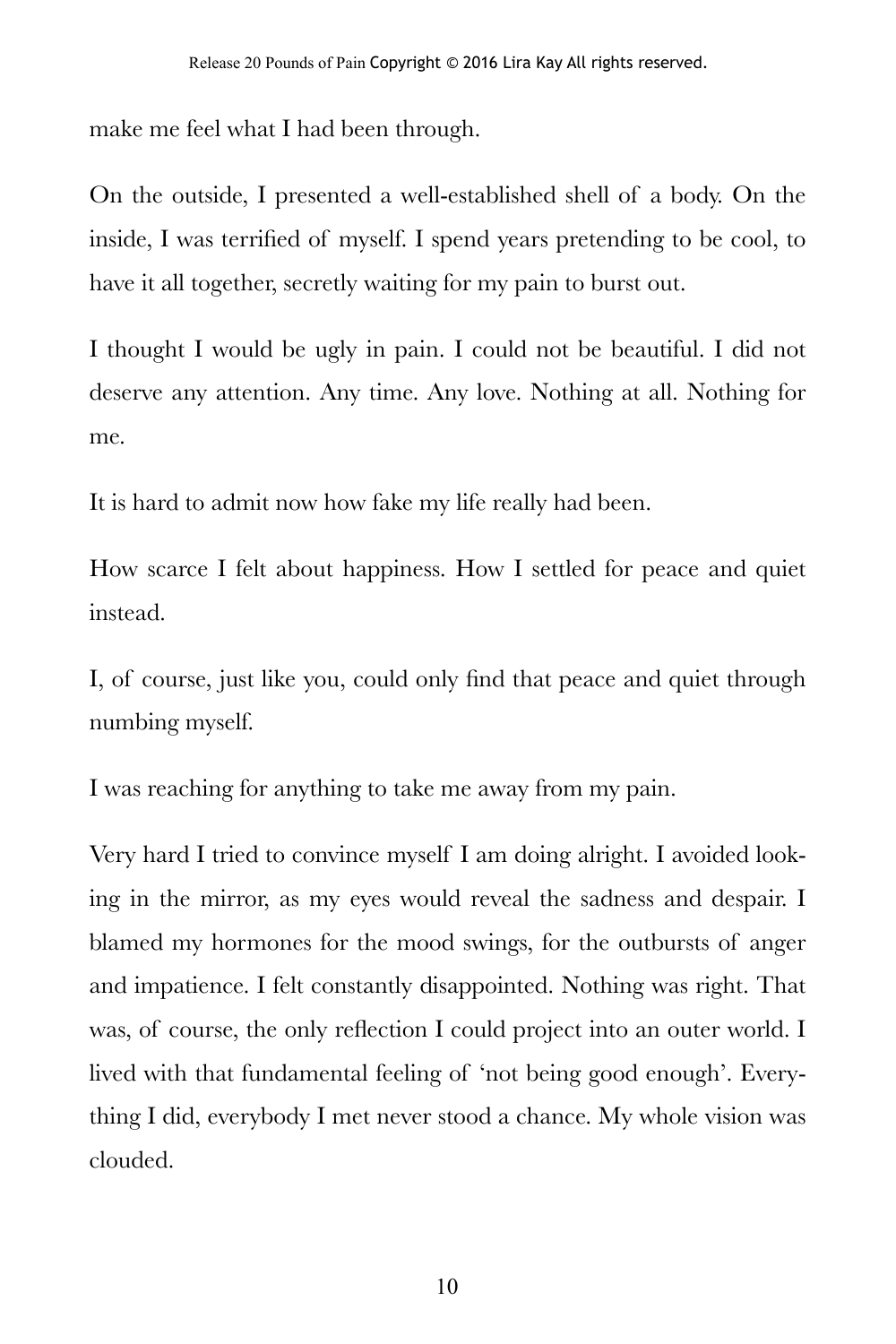My repressed feelings about who I am, how I feel, felt like a burden I was chained to. A heavy and a miserable load I was carrying everywhere I went.

Looking back, I must have been a true 'hero' to be so miserable and yet carry on with my life. Sad, really.

I am so grateful to my second husband and my daughters to prompt me to make a change, except that there might be hope for me. Allow me to heal and take time to let go of my pain.

No one judged me for not having healed over all of those years. I was so afraid of being criticized for being fake, for pretending to be so happy and strong, but the truth was, the people who knew me and my story, only sympathized. More than that, most of them admitted, they are living the same lie.

It is hard to let go.

I would never judge anyone for being afraid to heal. I know what it's like.

My tipping point was the beginning of my self-love practice.

I searched and researched any possible ways my healing can take place. I, of course, just like you, imagined that my case must be so different. It would work for them, but not for me.

What saved me was my natural curiosity about healing methods. I am a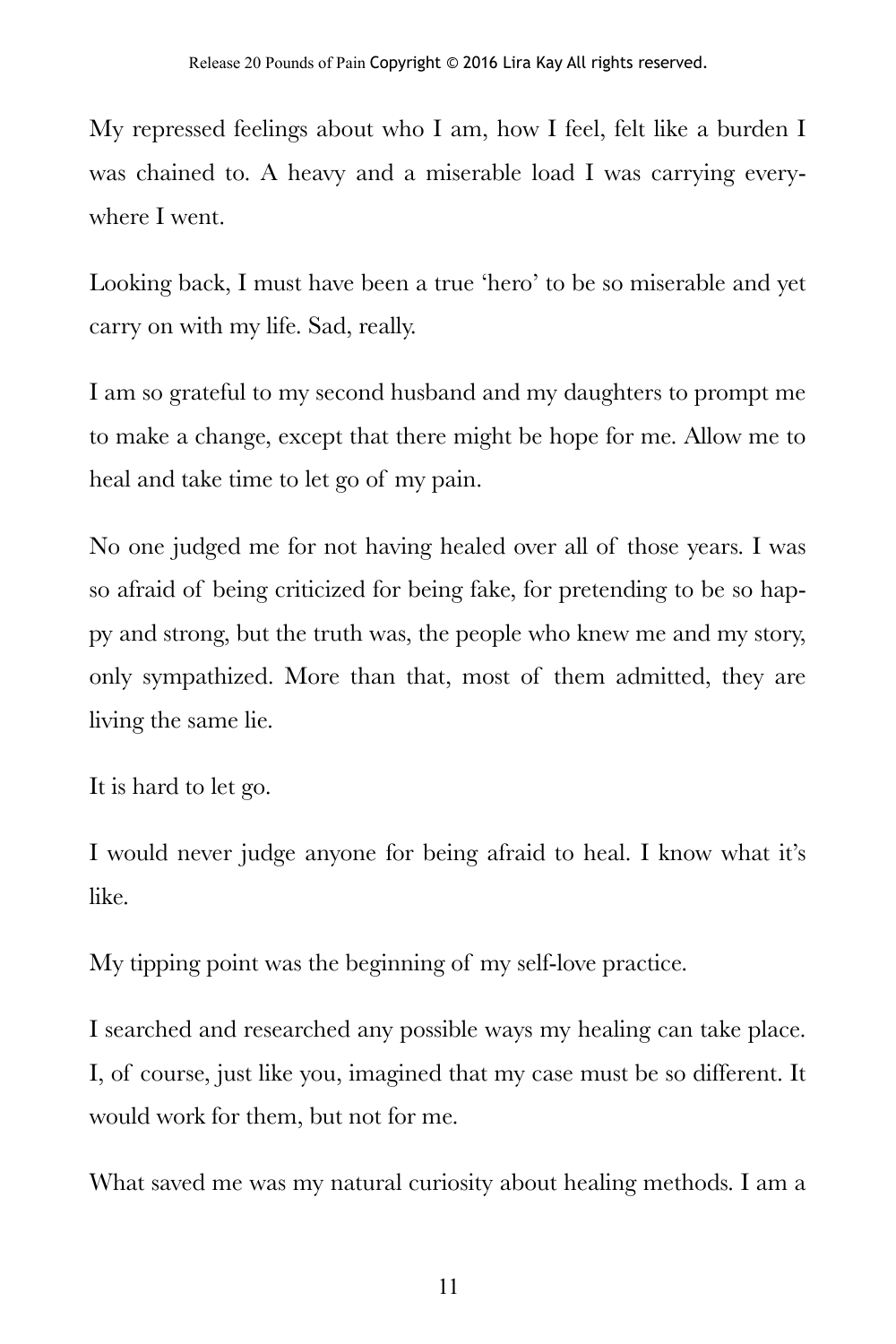born healer, you see. I had been doing the work I am doing now as a healer and a teacher from my late teens. I never stopped sharpening my skills. I loved learning. And I was willing to experiment.

It took me almost ten years to confront myself and my pain. I was okay with spending day after day, and week after week, month after month to trying out every tool and technique I could lay my hands on. I had nothing to lose and everything to gain.

My husband and my daughters showed very clearly, they want the real me. They were waiting. And I couldn't wait to reveal my true healed self to them.

First I decided to heal completely. No more years in the therapist office or endlessly working on myself through hundreds of programs.

I had to put the date on my healing.

I scheduled it on my calendar.

This technique I use very successfully with my clients, who are used to dragging things along, never hoping to arrive.

Very familiar with the therapy method, as I trained to be a psychotherapist in my twenties, I refused to accept therapy straight after the tragedy. Again and again, I heard people persuading me to do it. They didn't know what I knew very clearly, I wasn't ready. I wasn't ready to stop hurting.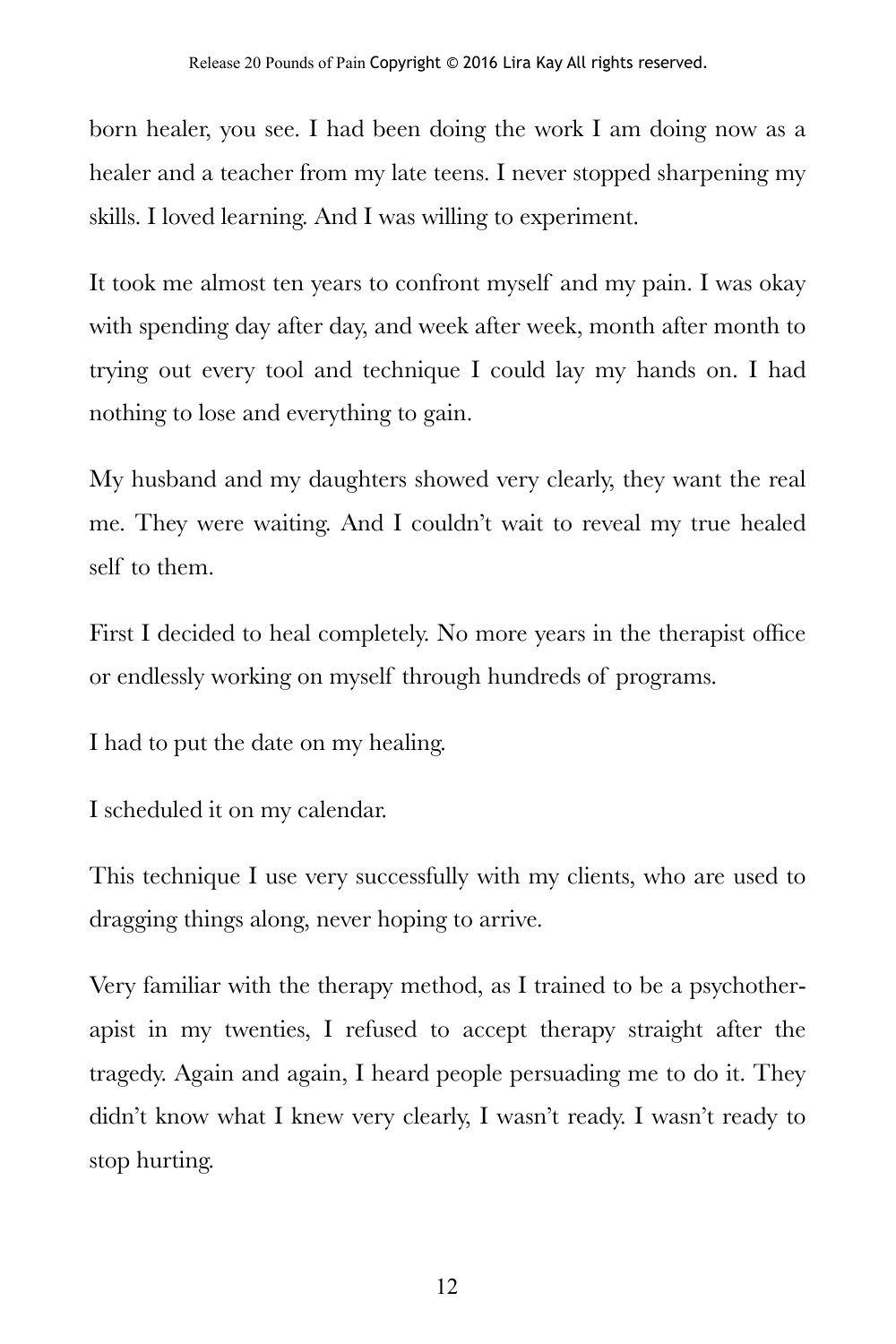This time I decided to heal whatever it takes.

I committed to therapy for 6 months.

I showed up for my appointments for five months every week. I put my whole heart into it. I cried and cried even before I entered the therapist office, in the car, in the elevator, in the waiting room. I expected to feel better at some point. But instead, I saw myself getting deeper and deeper wound up with the emotions of the past, with the intellectualization and analysis of what, when and why.

#### Who cares!

None of the therapy talks would allow me to be free.

Ironically, I had a lot to say, sitting on that couch, but never really talking about the real stuff. I never felt prompted to go deeper, because I was not offered a clear way out.

So I took matters into my own hands.

I was already a practicing coach. I was very creative and dedicated coach and a healer, with great skills, not afraid to use cutting edge tools, invent my own if I had to. Like I said, I had plenty of time and nothing to lose if I failed.

Not to give in to my natural resistance to feel, I hired an accountability coach, who was experienced in grief and loss work. With her gentle guidance, and especially, listening to other people's healing stories, I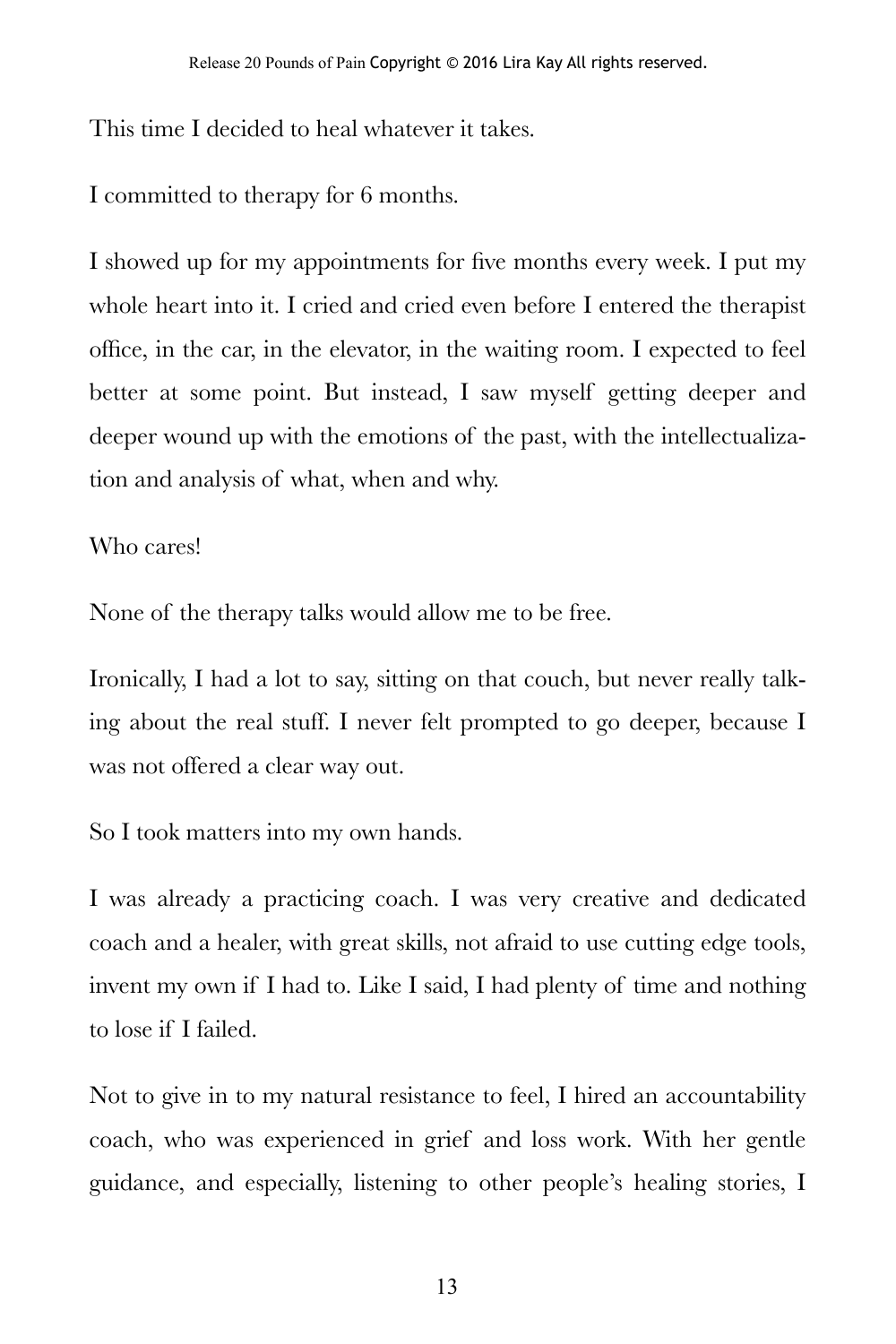gained confidence, I am on the right track. I just need to keep at it. Not be afraid to go deep.

After finishing my work with the coach, I continued to do what I had to do. I diligently worked through the hundreds of the emotional pain release tools until I found my own special process. That process, I knew, I could rely on every and any time something would come up.

I changed. I became real. I healed. I admired myself for the work I had done.

I was free.

What else happened? Everything!

The biggest change is living without a fear.

When I released my pain, I got excited about how it affected me, so I continued to use my process for every single little pain I ever had. I noticed I don't need to numb myself anymore.

To feel my feelings was safe. To be me was safe.

Nothing was in danger of bursting out.

For the first time, I experienced the feeling of being in control of my emotions, being actually focused and have a clarity that even other people would notice.

My voice was clear. My confidence was real. I owned myself.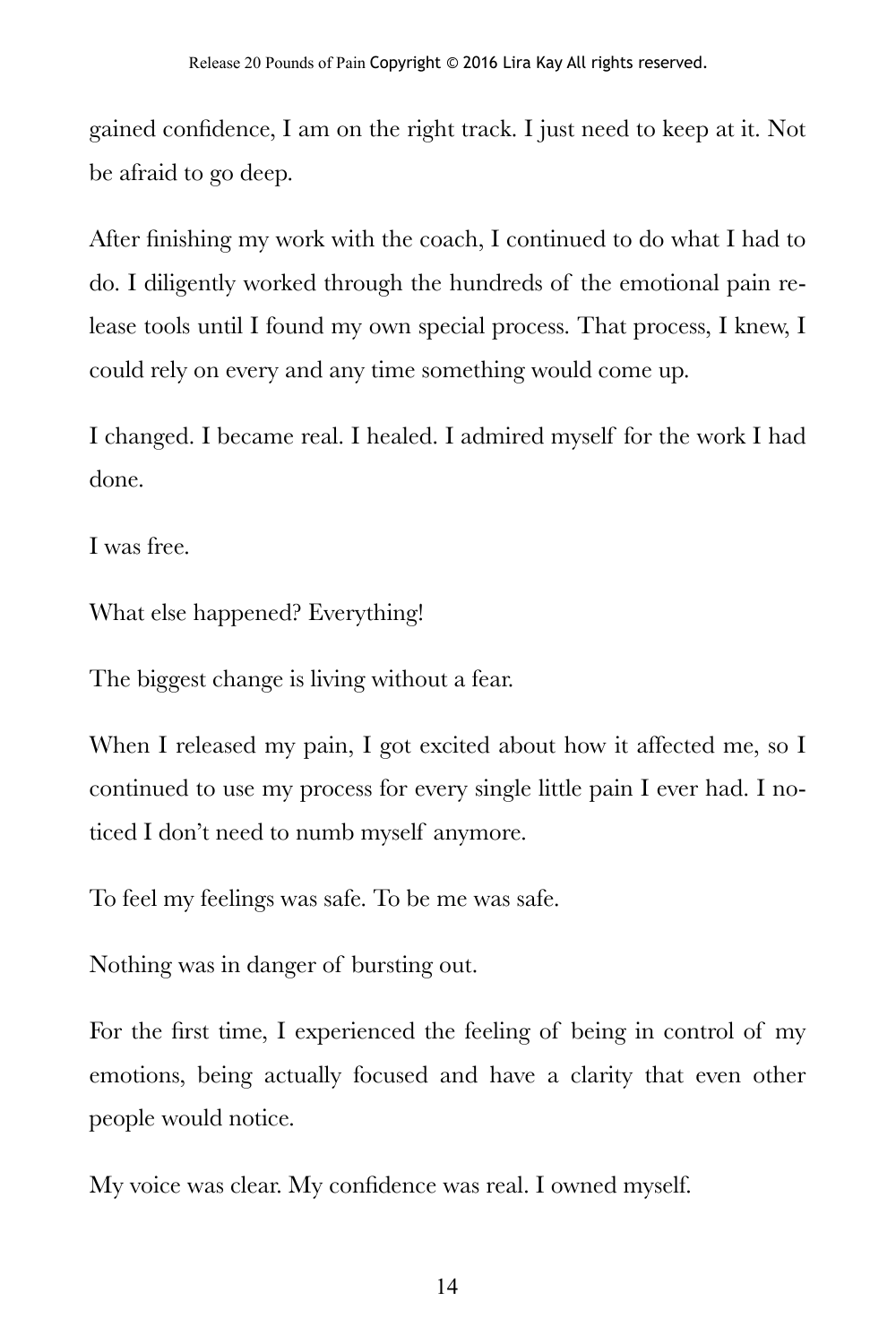People started describing me as the most authentic person they have ever met. And wasn't that amazing, after years of feeling like a fraud.

I allowed myself to be vulnerable without losing my faith. In fact, I have so much faith, I inspire thousands of people to love and heal themselves.

There's no going back.

You, too, once you experienced the highs of being yourself, will not give it up!

Once you know you are free, you will stay free. Nobody can take it away from you.

Releasing pain allows you to be present with yourself. You don't need to run away. Your feelings will not destroy you. You won't have to reach for the substitute of peace and quiet. No more numbing.

Does it mean I don't eat, drink, work obsessively, or what else? Of course, not. But whatever I do, I do on my terms. I am not driven by my despair and hopelessness to be whole.

I am whole. My pain is allowed to be felt. It doesn't have to consume me. I know how to release it. I teach the process. I use the process.

As a side-effect, my life transformed on the practical level too. I am excited about my life, I enjoy my success. There's truly nothing I couldn't do. At least this is how I feel. And isn't that a wonderful inspiring feeling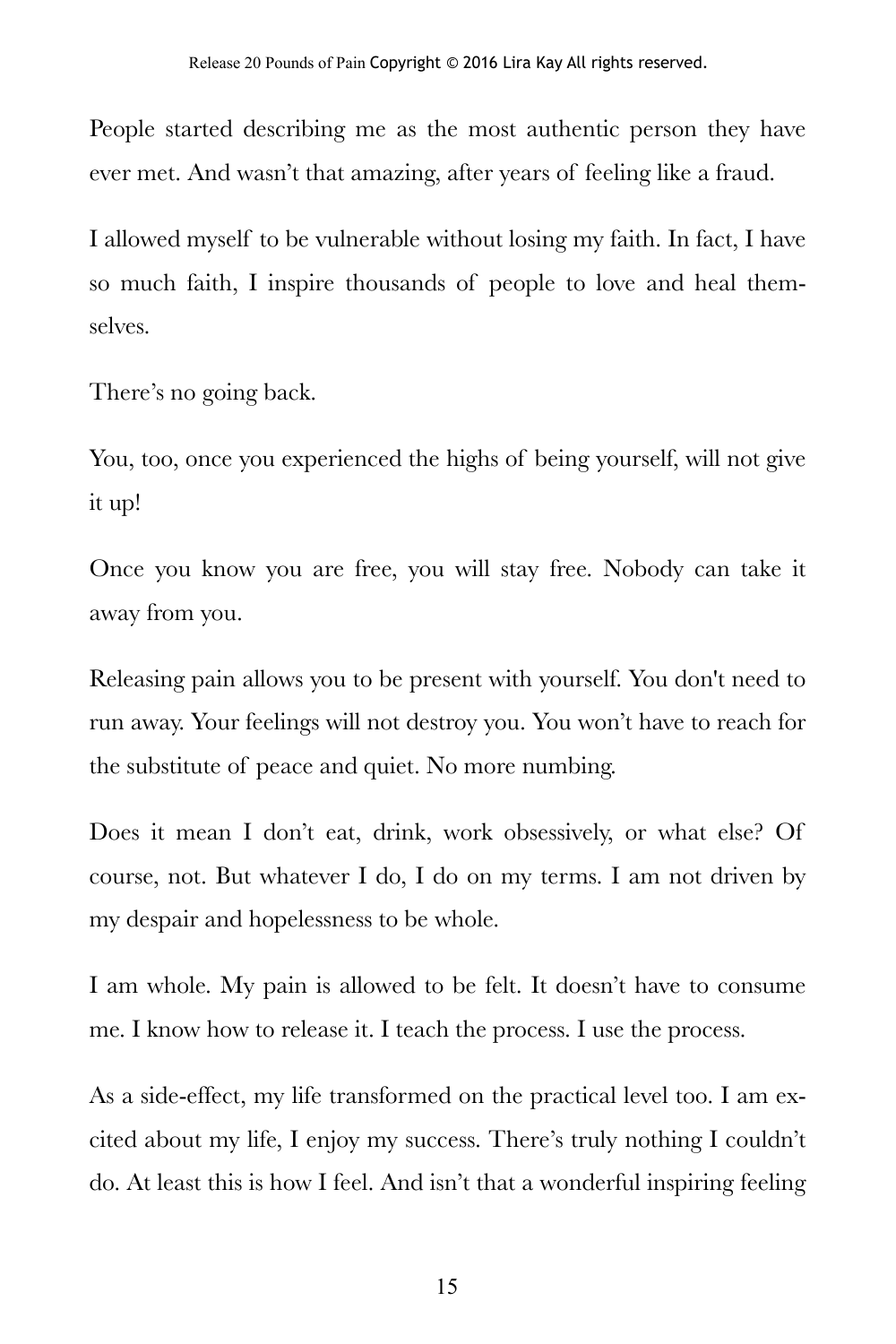to have.

I wish the same for you.

I am not any different from you. Remember, I thought, my pain must be so unique and incurable, and there I am boasting about my freedom. And what about hundreds of clients who had used this process and felt relieved.

The change is possible.

There are many ways to find yourself, to find your freedom, to be healed.

I know you had been searching just like I was for some years. I invite you to give yourself a chance. Commit to being healed completely. It's possible. Even for you.

I am with you with every step of the way. I salute you for your dedication and respect you for your courage.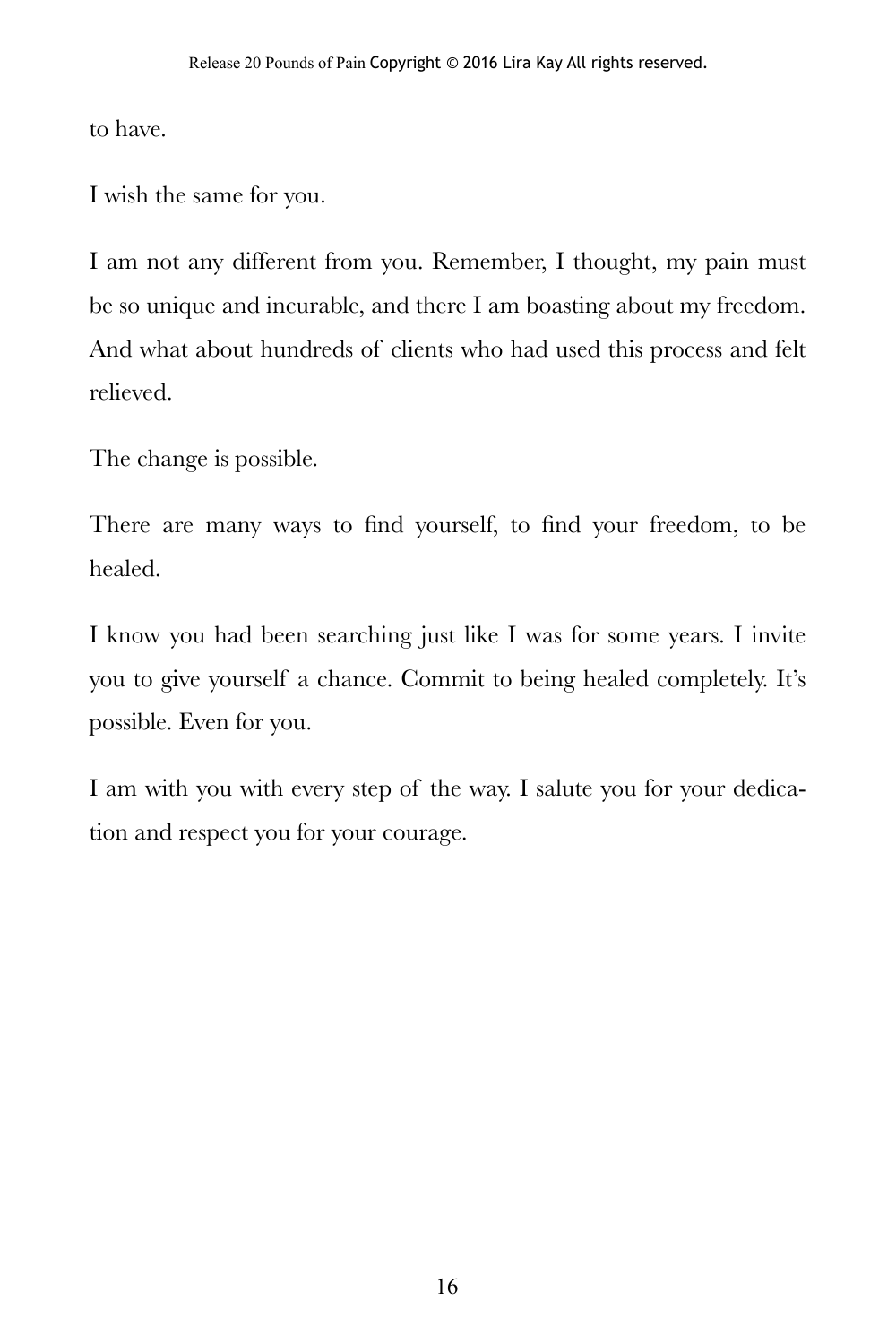#### THE PROCESS

Now we know that all we're being involved in right now is releasing and letting go. You may have some practical questions. Let's get those answers straight.

Can anyone just let go of their wounds?

Absolutely!

In the previous chapters, we talked about the *why. Why* would you want to do such a thing as to heal completely gives you the motivation to begin your special process of letting go?

First thing to know, it is a process. You need to do some work, make some effort.

Validating your feelings is only the beginning. What else is involved?

Forgiveness.

Reconciliation with your spirit and your soul, both playing a crucial part in how your life will unfold after you'd strip yourself down from the layers and layers of pain.

Finding the nature, the flavor of your gift and service. Recreating your persona, giving your ego a fresh start and a new face.

17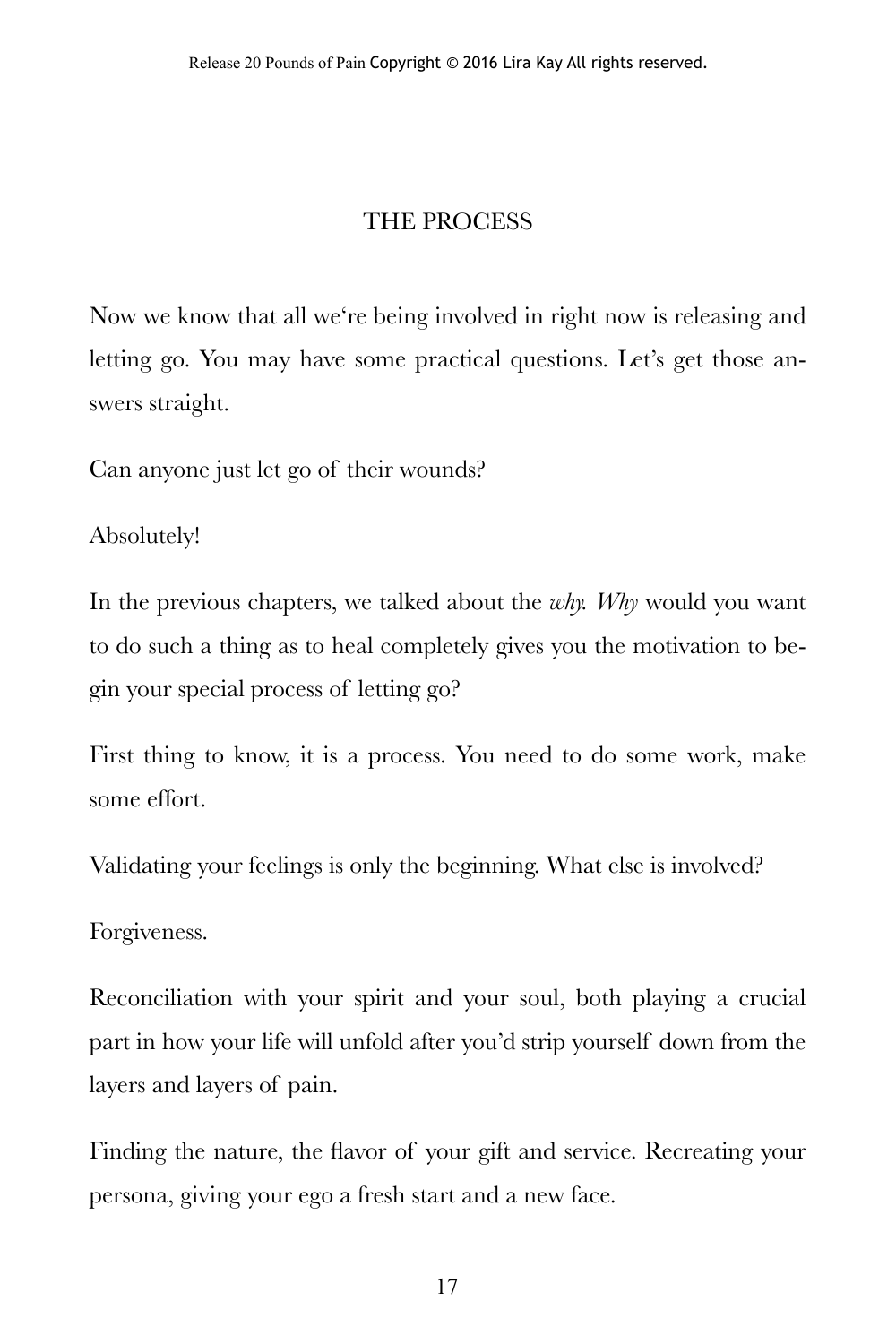Acquiring skills to perform your duty, live your purpose.

Know how to be good, feel good.

Learn to ask for divine guidance and support to thrive as a human in human conditions.

Be happy.

In this book I walk you through the process I used for myself and many hundreds of people I worked with. I made this process structured, appealing to people who want to have a tool in hand and apply it to release whatever pain or personal wound they have any time they want to feel lighter and more spiritual. Spiritual, meaning, connected to their divine power and purpose.

So here it is.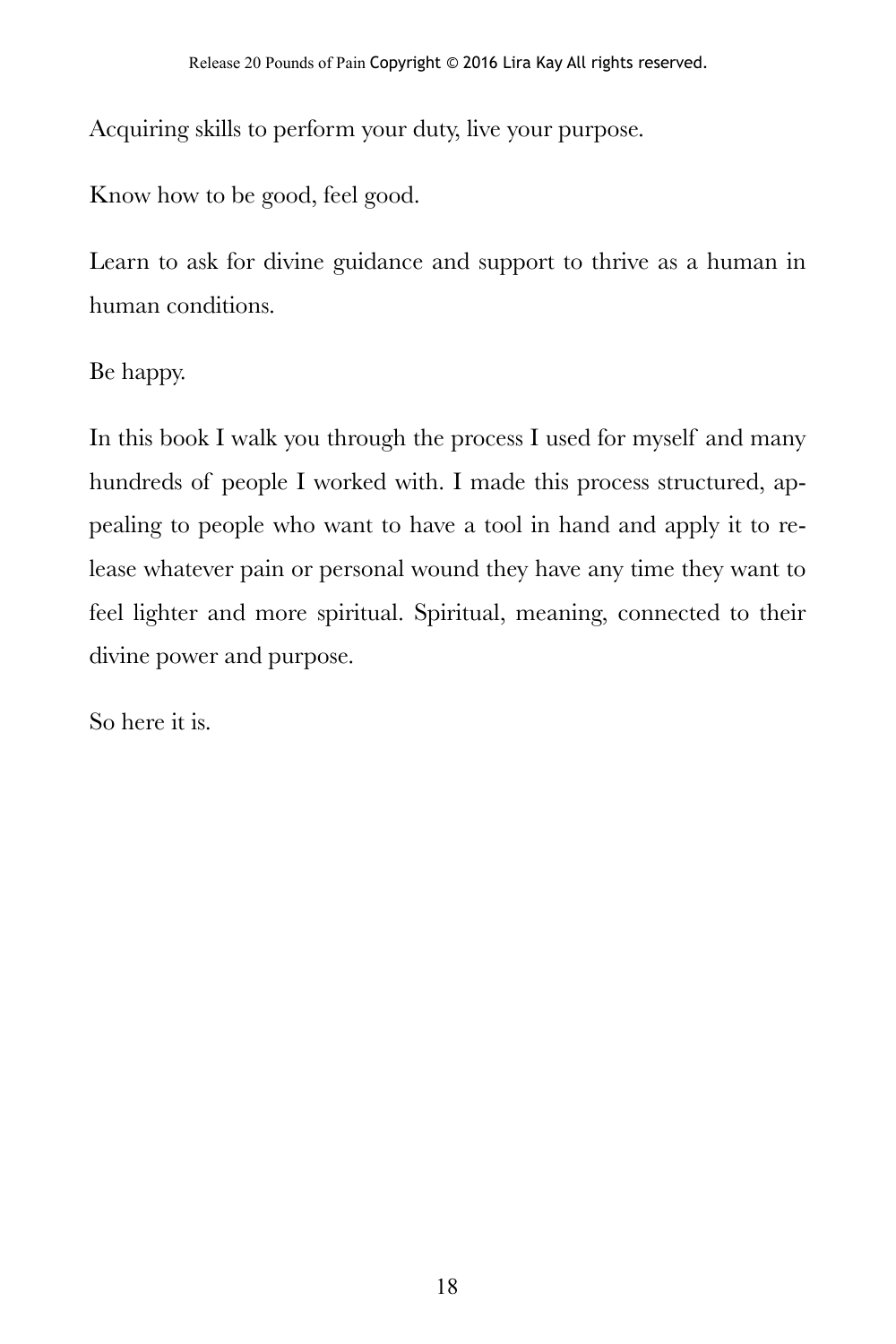### **7 Step Releasing Pain Process**

1. Write down how many pounds you get to release.

2. See each pound as a specific pain or a wound you had. Name the pains and write them down as a list.

3. Release each pain in 7 steps.

**Step One:** Look at it. Write down an occasion you acquired this pain for the first time.

**Step Two:** Love it. Realize what it did for you, how it served you.

**Step Three:** Heal it. Forgive yourself for having it and prolonging it. Write down WHY you want to change now.

**Step Four:** Say goodbye to it. Release it with a ritual.

**Step Five:** Take account of how this pain or wound had been affecting you so far, what beliefs about yourself it had reinforced.

**Step Six:** Find the evidence that opposite is true.

**Step Seven:** Write down a positive affirmation stating the new truth about you and imprint this new belief into your mind.

4. Begin your healthy eating plan, exercise, or whatever else you choose as your means to shed the old skin and pounds, stop emotional eating,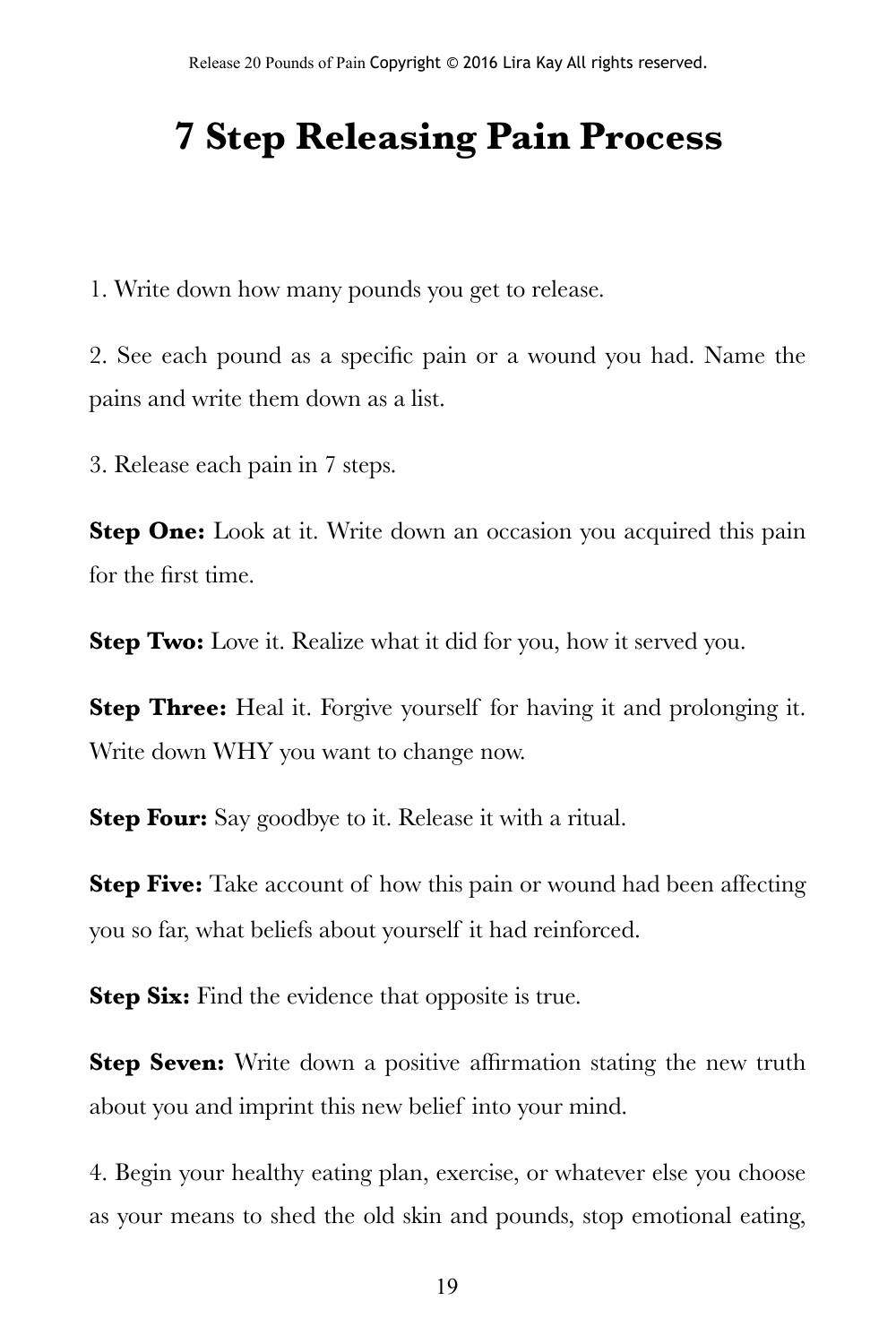or any other addictive, felling-numbing behavior, to bring the manifestation of your inner beauty to be seen in all its glory.

In Part II of this book, I will give you the examples, and walk you through the release process of many of the common emotional wounds.

What you need to know, that to do this process, you may want to help yourself with accountability.

Of course, looking and examining your pain isn't a pleasant experience. It's like pulling a tooth. Really. I get it. It's not natural. We have resistance. So get the support you need to follow this process through. You can check out my websites the resources I offer to get this help. At the end, I will give you the links you can click and get in touch with me and my team.

Another thing to know, before diving deep and releasing those pounds, you will need to re-evaluate your progress in the future.

Our mind is not complicated, as you now know, but our life might have been. We did have plenty of time to accumulate not just the pain, but the layers of it. So stripping down would take time. First time round, you'll reveal some. The next time round, you'll reveal more. So on. You can keep going.

Also, life happens. It doesn't matter how spiritually aware you are, if you believe that human experience makes your soul grow and expand,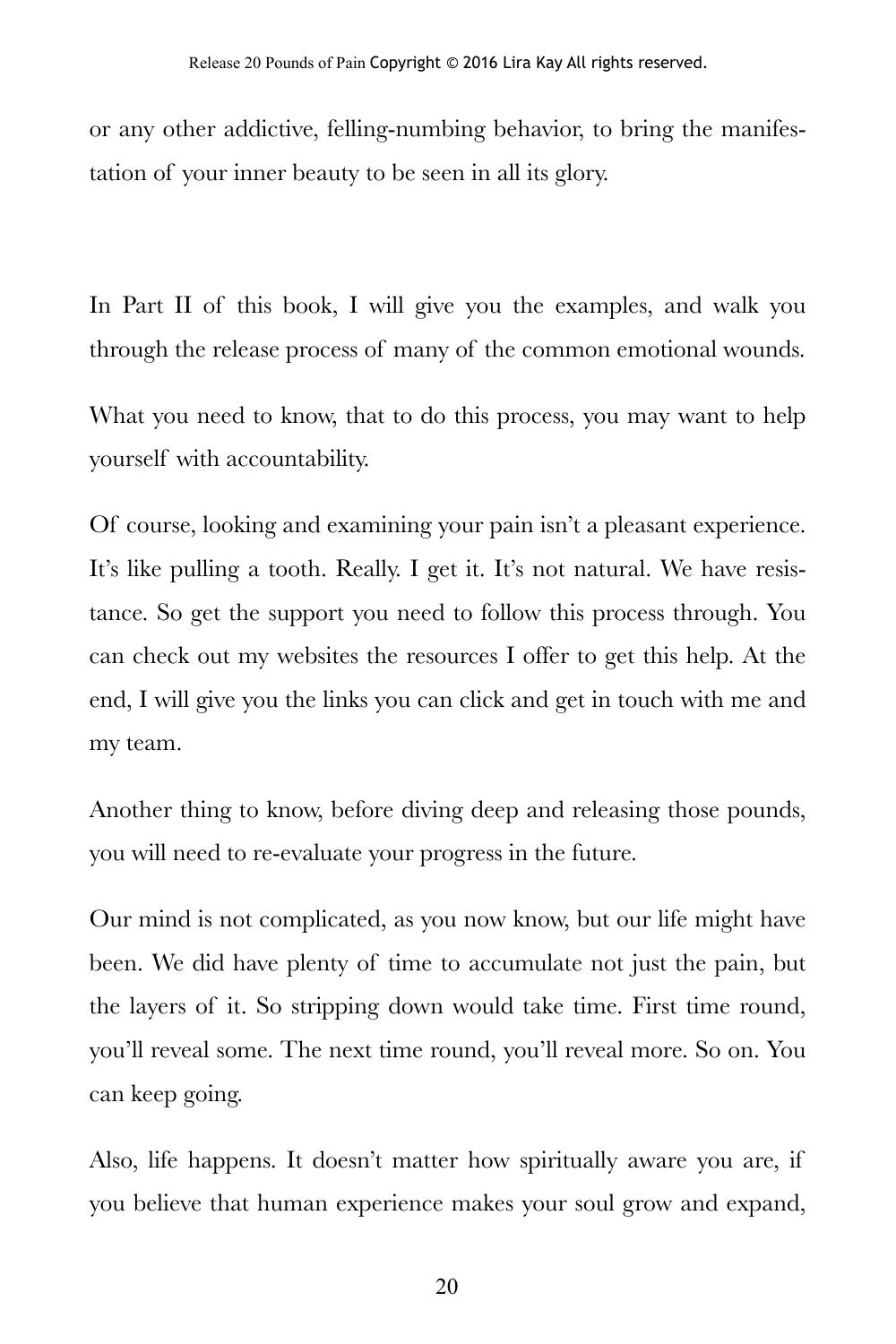you will have that human experience. That would include happy and not so happy events taking place. I invite you to become your own therapist. Don't rely on time to heal you, or somehow make you let go of your grieves. The statement 'time heals', just aren't true. You know it yourself. To most of our pains, we had been holding on to from our early childhood. No. Time did not heal any of them.

You have to make a conscious decision to heal.

Now you know your decision is all about accepting yourself to be completely healed. It is your responsibility to maintain a certain level of emotional hygiene. Which means, cleansing regularly. It is like brushing your teeth or eating healthy meals, every day, not once in a blue moon. Re-evaluating where you at emotionally, physically and spiritually is a practice. I will, of course, walk you through it as well.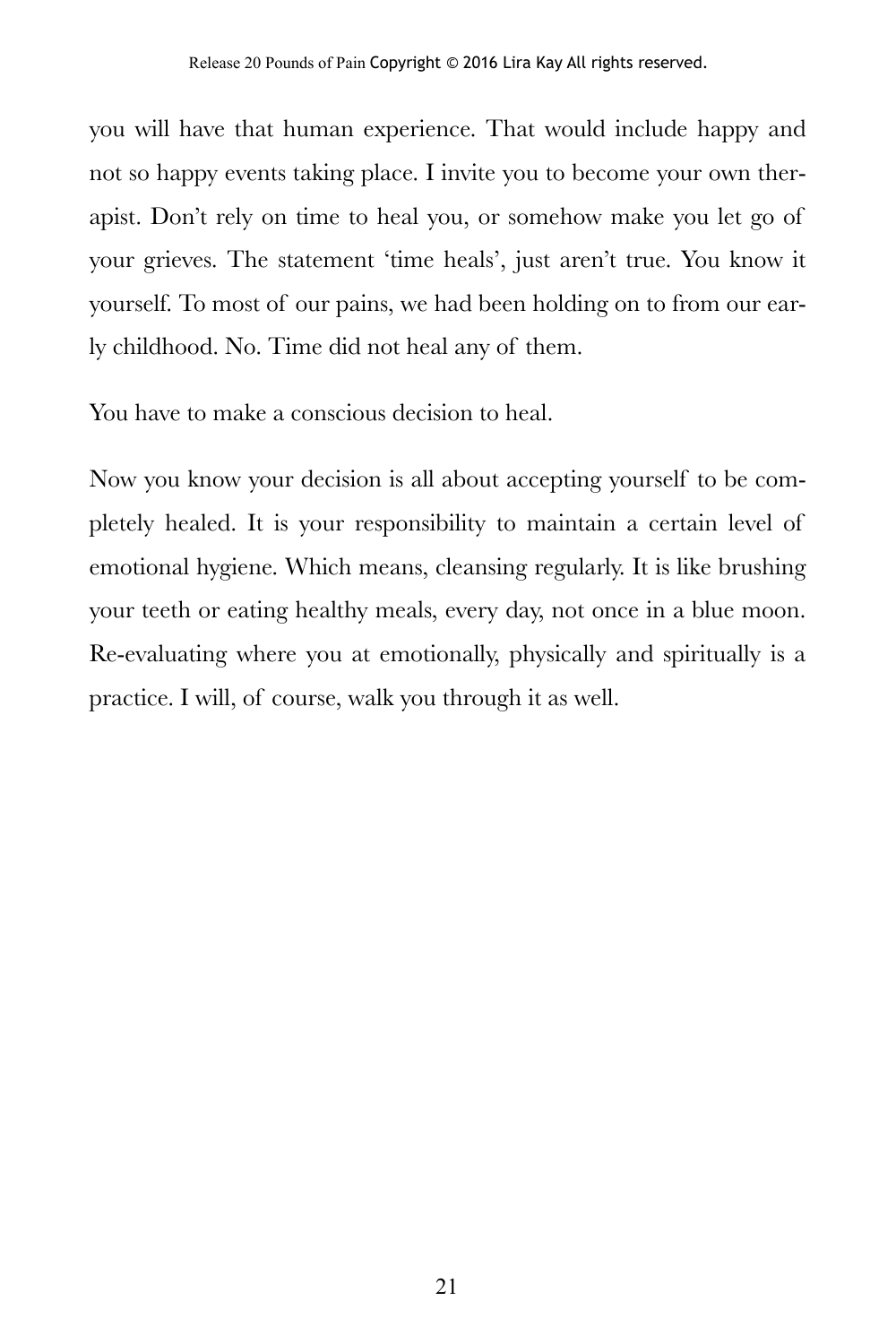#### HOW TO DO THE RELEASE PROCESS

The part II of this book has examples of working through the Process of Release. I picked the most common topics.

I write the "I" statements to help you to connect with the dilemmas, pains, and wounds I describe.

I use stories and situations that may be personal either to me or to somebody I have worked with. I want to assure you, that we can all more or less relate to those pains. It's ok if the situation on the pages of this book sounds exactly like yours, and you feel that somehow I am sharing your story. I feel for you. I am not any different from you. I know how it feels. I also know and had seen with my own eyes so many transformed lives as a result of letting go. I have faith in you. You will heal.

So pick up your special journal and while you are reading through the Deep Dive examples, go through your own release. Use your own words to name your wound. Reawaken your own life events when you dig into your memories to find when it all started for you. Cry and morn over them. It's ok. This is your process. Your healing.

When you use tapping scripts or visualizations, know, that it is ok to express how you feel and let go of the negative feelings you had been stor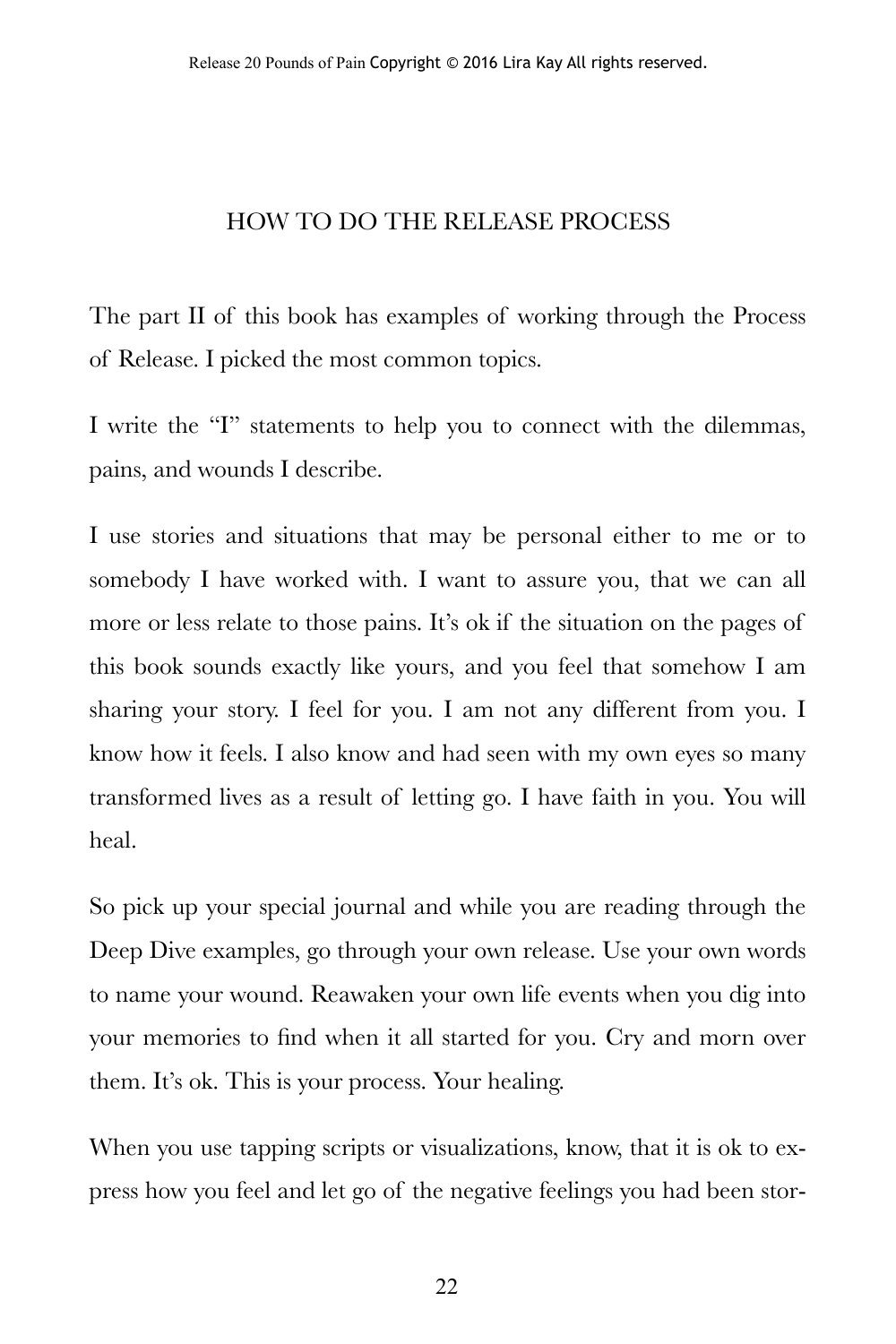ing in your body. Even if it seems like you never felt so strongly about the topic, let yourself go there. Most of your negative feelings had been hiding. You had deliberately suppressed them not to live with pain. It is natural. It's ok, we all do that.

Feeling your feelings gives you the most needed opportunity to release your pain. Just talking or analyzing cannot be enough. You do need to actually feel the feelings and allow yourself to feel differently.

Tapping is a very safe way to embrace your emotions, your pain, and not be consumed by it.

Of course, if you feel that you are dealing with a serious trauma, go to a specialist, a therapist or an EFT (Tapping) practitioner.

With practice, you will be able to release any emotional pain very quickly. You won't need to journal or tap for very long. 5 minutes here and there, 1-minute visualization every other night would do it for you. But at the beginning, please, take yourself seriously, give yourself attention.

You deserve to get results. You can only get results if you take action.

So, do the process.

Don't skip on any steps.

Take time to work through your feelings.

Adjust the time you work on each topic to your needs.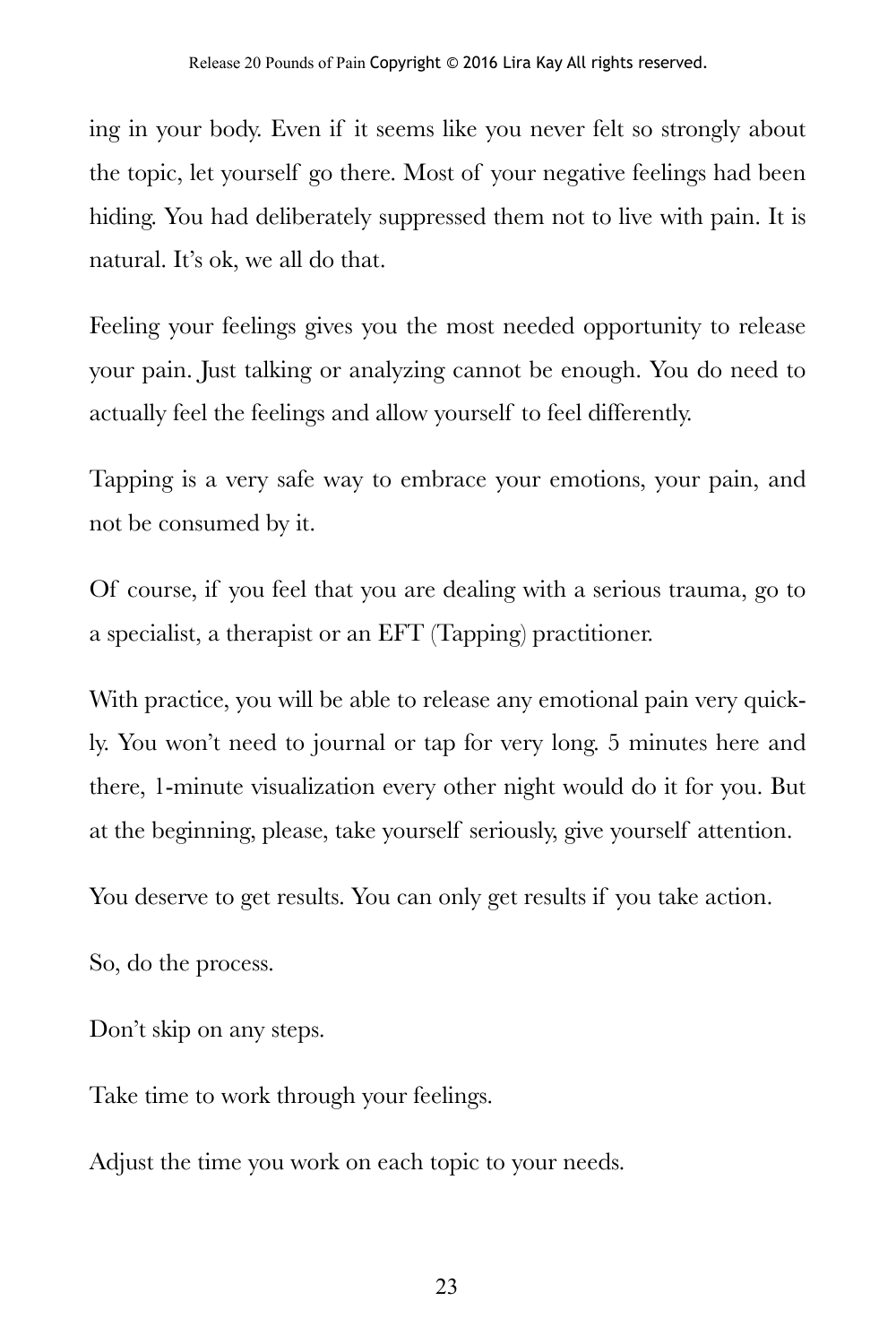Continue your pain release process and work through the many personal pains and wounds you had, whether it is 5, 20, hundred or more.

It's your life, your healing.

For now, just believe me, YOU ARE IMPORTANT.

You are worth it!

After the process, you will agree with me whole-heartedly. I know that.

So, I trust, you are making your list of pains right now. No need to read this book to the end before starting the process. Why wait? No time should be wasted when it comes to your liberation.

Identify how many pounds you want to release.

If for you it is not about the pounds but about any addictive, numbing behavior, you can write down what is it you do because your pain is too big to feel. How many drinks, how many cigarettes or joints, how many pills or what else, how many hours of exhausting work, how many decades of watching the mindless tv, how many wrong sexual partners, how many unfinished projects, how many fitness, dieting or self-improvement programs? What do you binge on when times get tough?

Now make a list of all the pains you are aware of. There will be some that will slip from the tip of your tongue, and many others, that you will resist to admit, even to yourself.

I know that partially you don't feel comfortable to admit all of the hurts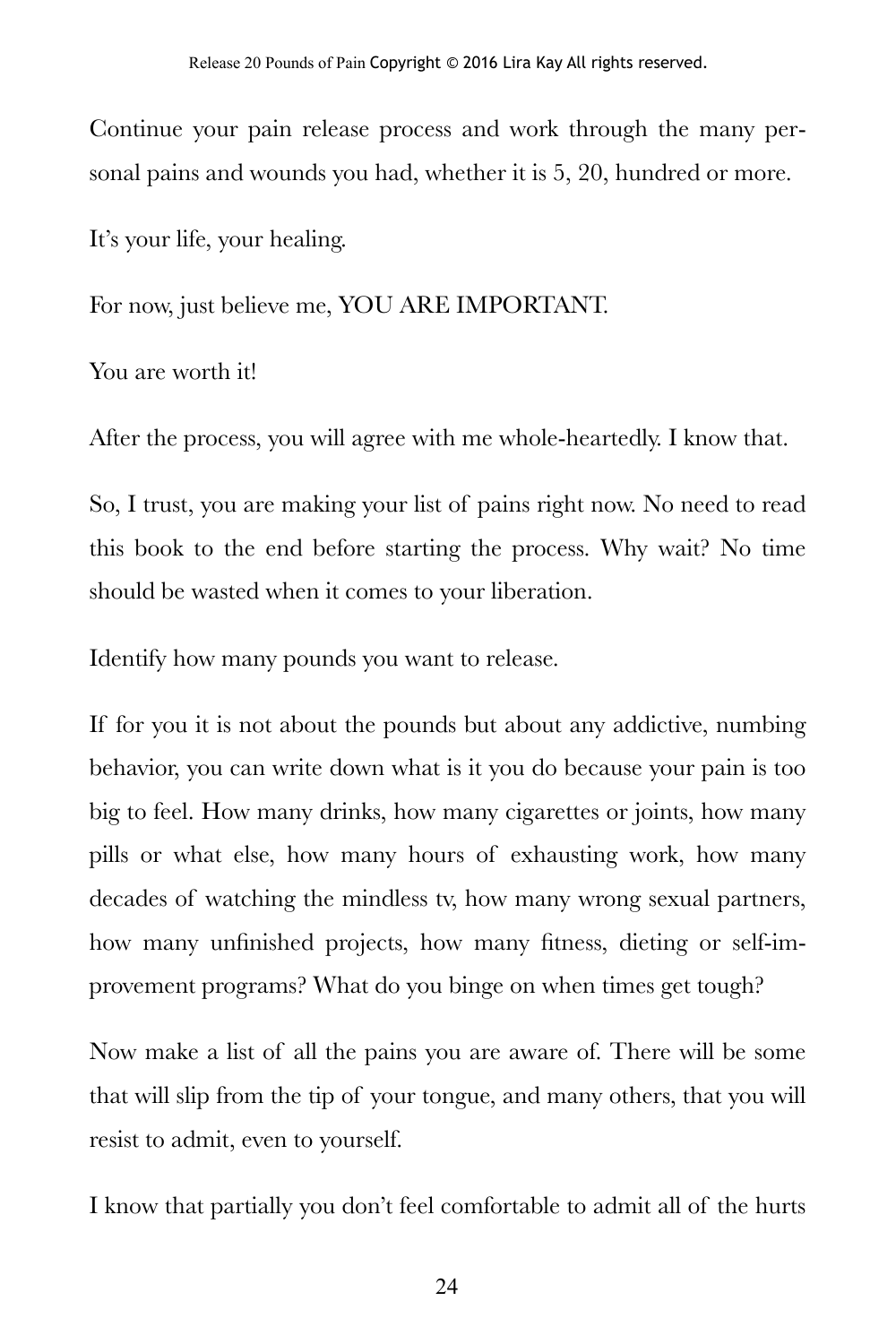you have because you truly think, there's nothing you can do about it. I want to reassure you again. While you are thinking, your pain is just so horrible and unique, you are not alone. Somebody in this world had been where you are and had let go. You can do it too!

Be brave. Take a leap of faith. You know that your soul is waiting. You know your spirit is guiding you. You are not alone on your path and you also not alone in your celebration. Let us all celebrate you. Make the first step.

Make your list.

Begin your release process. Have a set of tissues. Get a bottle of water. Light a candle. Breathe. Have faith.

I am asking all of the light and love and blessing be with you now.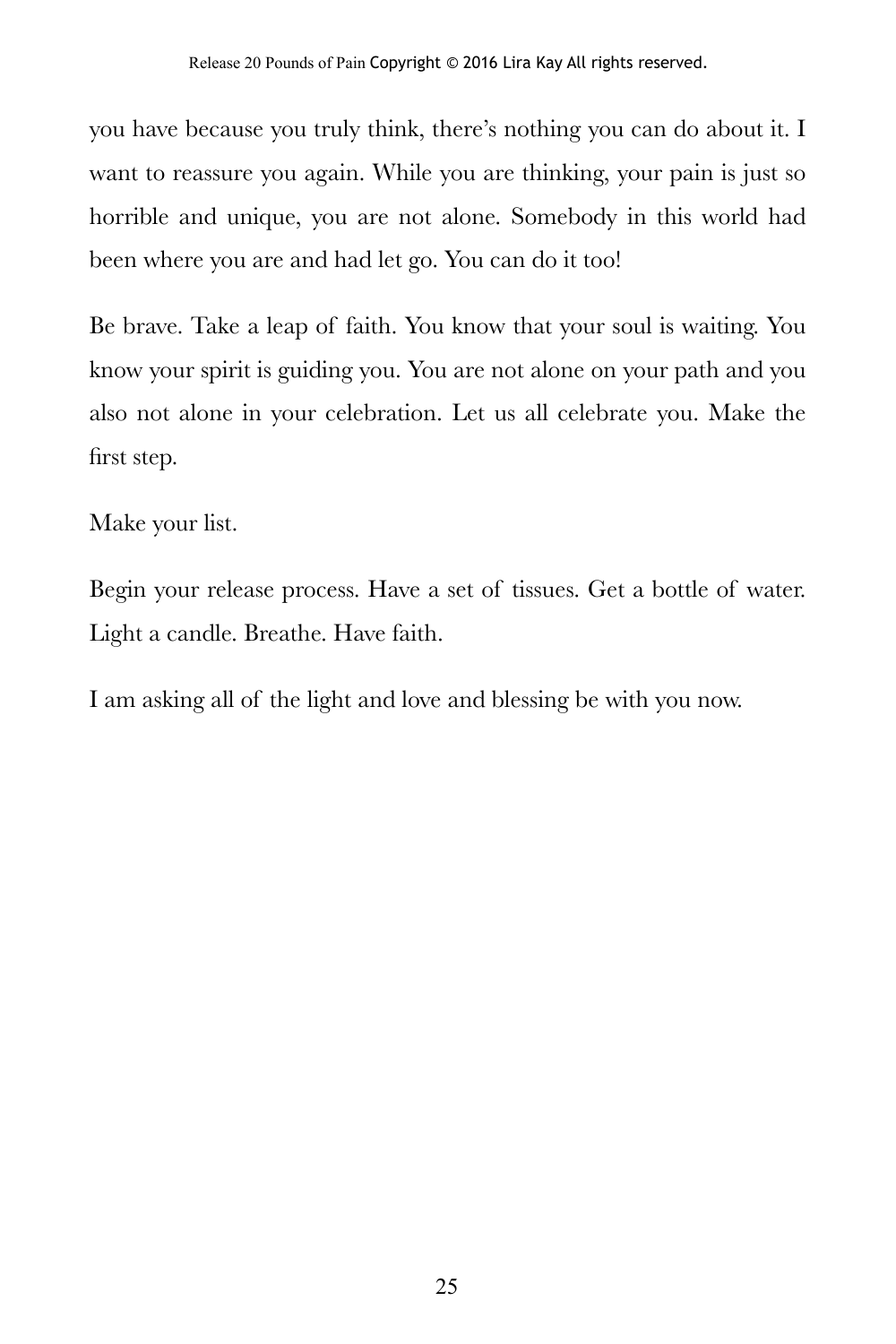#### HOW TO DO TAPPING

You can use the whole upcoming chapters in Part II of the book as tapping scripts. I timed it, it will take you about 15 minutes to go through each chapter.

Please, look up videos on my website or on my U-Tube channel to learn how to tap.

There any many ways to do tapping, but the most points everybody agrees are very effective to tap on are:

Between your eyebrows On your temples Under your eyes Under your nose On your chin On your heart On the top of your head

Tap with your fingertips lightly on all of the points in the order described.

Begin your tapping session with tapping on your karate chop point with the statement" "Even though I feel… (Say how you feel, what is your pain) I entirely and unconditionally accept myself. I am ready to release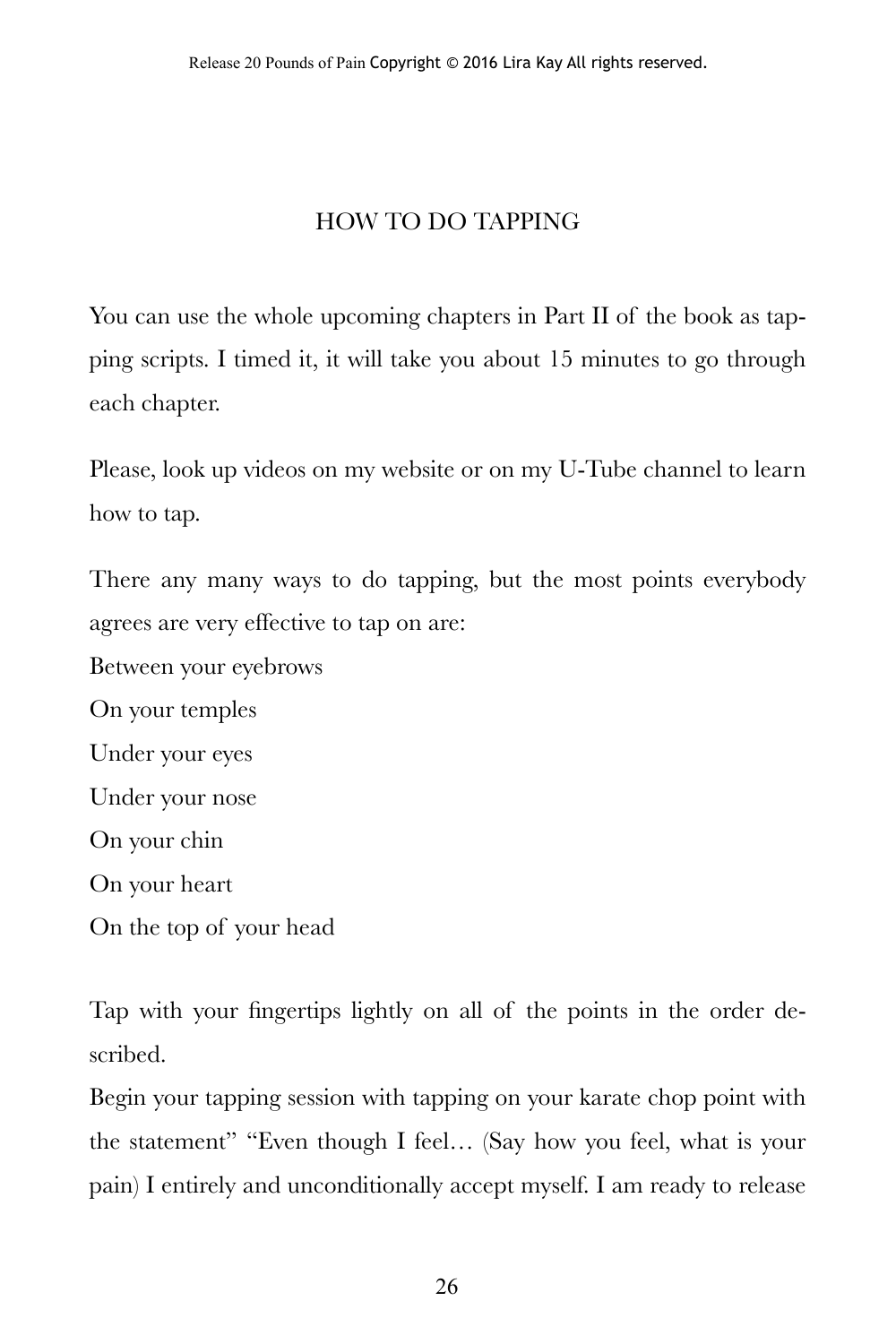my pain now."

You will tap on this point only once, then continue tapping on the rest of the points, going round and round until the session is over.

Say the sentences out loud. Let yourself feel the emotions that come up for you. Cry if you have to, laugh if you feel like it. Release. Release. Release.

You can add or use any other words, make your own statements about your feelings. Go as deep as you want. Give yourself plenty of time to work through your feelings. Use your own examples. Find evidence in your own life that you can feel and be different.

At the end of the tapping, session say, "With all that I am and with all that I feel I entirely and unconditionally forgive, accept and love myself." Take a deep breath and let it go.

For better results, repeat the tapping sessions on a daily or weekly basis. You can tap for as long as for 30 minutes or an hour or 5 min. What matters is that you connect with your feelings and let them go.

It's ok to tap and release for as long as you need to. Everybody has their own speed.

It's ok to focus on one pain at the time, and give it a week or so and only then move onto the next on your list. Some people feel like the pain they have had made a serious impact and they want to spend a month or more just working through it. It's ok. I had done that myself.

27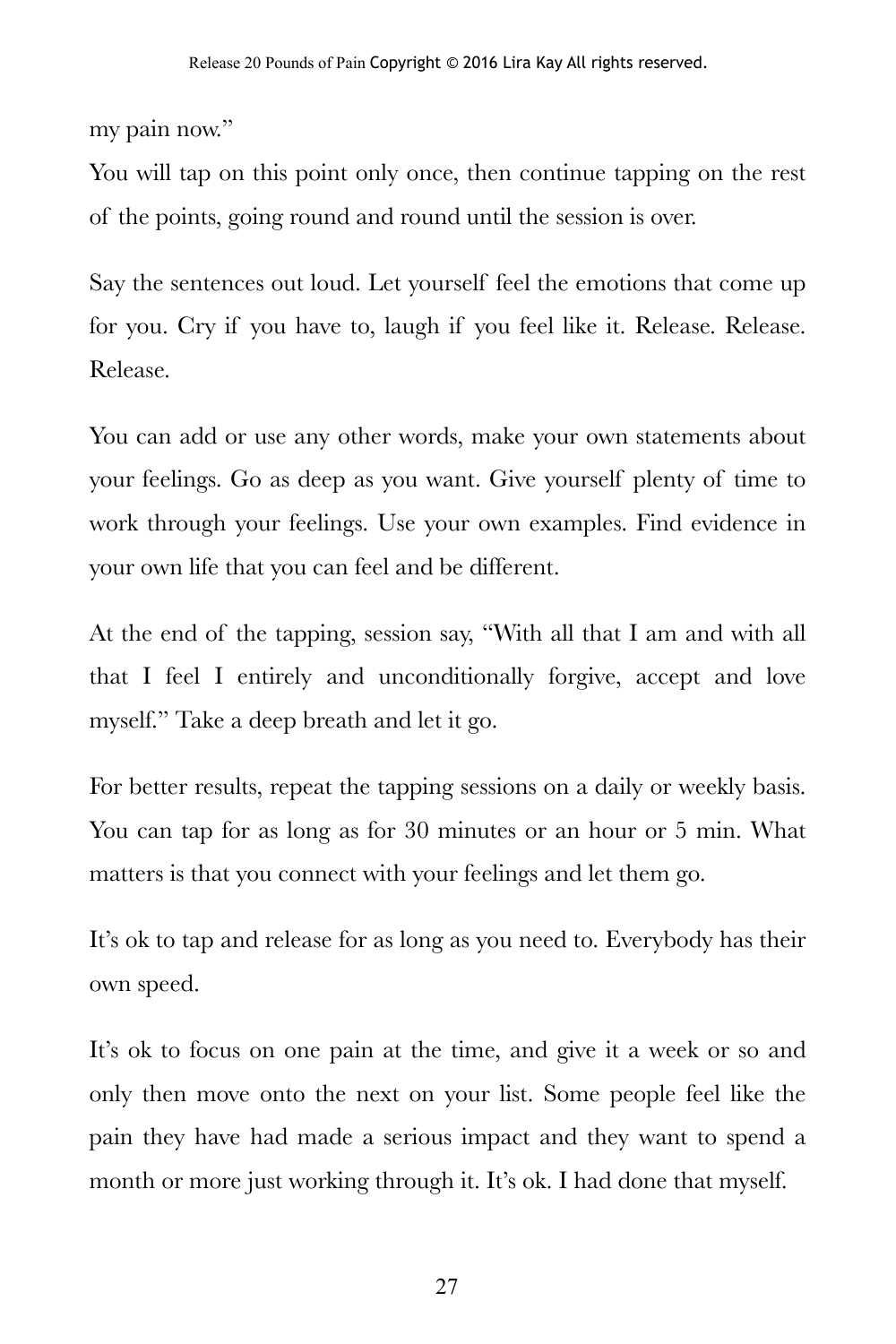Each time you tap you can begin with the script you have in a book, or just freely express your feelings. With a little practice, you will notice you have a lot to say.

Ultimately, the more you tap the more release you can experience. Don't give up, you will see the results. Everybody does!

The best practice is to commit in advance to do tapping daily, for example, for 15 minutes for a period of four weeks. Choose your own timing, of course. You can start with 5 minutes daily for a week. Whatever you can do. When you made a decision to do tapping daily for your period of time, you won't have to decide and commit again. Normally that is how people slip, making decisions can be hard. Once you're committed, you just have to do it. The hard part is already done.

Set yourself a time to do it, schedule it in your calendar, set a reminder.

Have a safe place for yourself to do it. Make sure you are not interrupted or distracted. Obviously, keep away from any devices, don't check your phone or what else. Really! You deserve uninterrupted attention.

If you have a family around at all times, which is not uncommon if you have children, let them know you need your alone time. Ask your partner to help you out, or use any possible alone time you may have. Be creative. Myself, having five children, and many of my women clients, found a great place to do the daily tapping: in the car, after dropping off kids at school. We would stop at the quiet neighboring street, and tap away, then retouch our makeup if you're wearing any and get back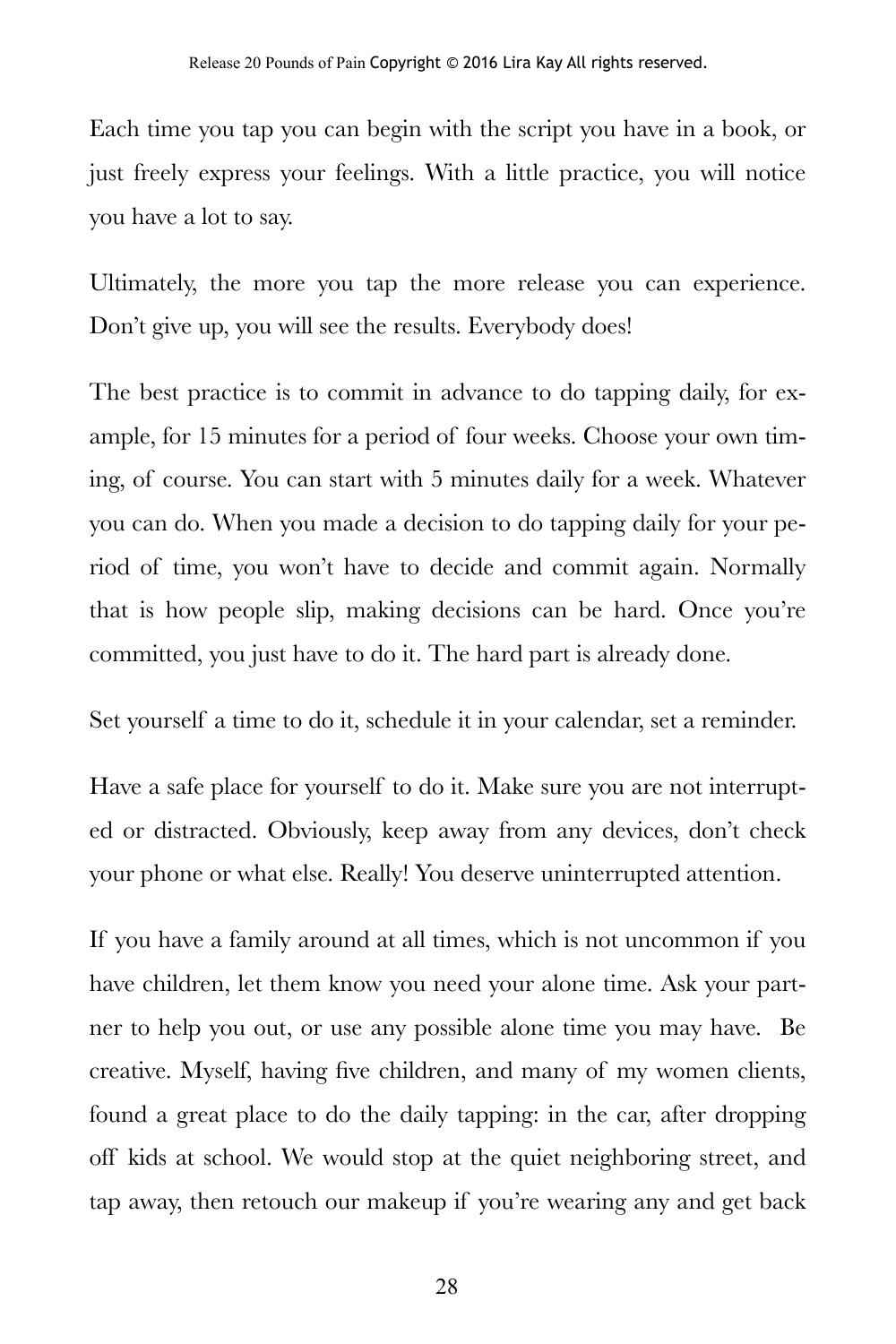home, or the office, and get on with life.

Do what it takes! Your pain release will bring such amazing benefits to everybody who knows you, not only yourself. There is nothing wrong for claiming the time and space to do your special inner work. You deserve it.

Don't hesitate to ask for the help of a professional. At the end of this book, I will show you how to get in touch with me and my team and get the practical support you need.

Join our Healing Circle where I demonstrate how to do tapping and how to use The Release Process and answer your questions about healing your past.

[Request to join group here http://bit.ly/HealingCirclewithLira](http://bit.ly/HealingCirclewithLira) …..

I ENCOURAGE YOU TO [BUY YOUR PAPER COPY OF THE RE](https://www.amazon.com/Release-Pounds-Pain-Practical-Addictions/dp/1793018790/ref=sr_1_5?s=books&ie=UTF8&qid=1546533223&sr=1-5)-[LEASE 20 POUNDS OF PAIN BOOK TODAY](https://www.amazon.com/Release-Pounds-Pain-Practical-Addictions/dp/1793018790/ref=sr_1_5?s=books&ie=UTF8&qid=1546533223&sr=1-5) TO CONTINUE YOUR HEALING!

Next Chapter is all about releasing PROCRASTINATION, PEOPLE PLEASING, GUILT and SHAME…

[GET YOUR PAPERBACK COPY HERE!](https://www.amazon.com/Release-Pounds-Pain-Practical-Addictions/dp/1793018790/ref=sr_1_5?s=books&ie=UTF8&qid=1546533223&sr=1-5)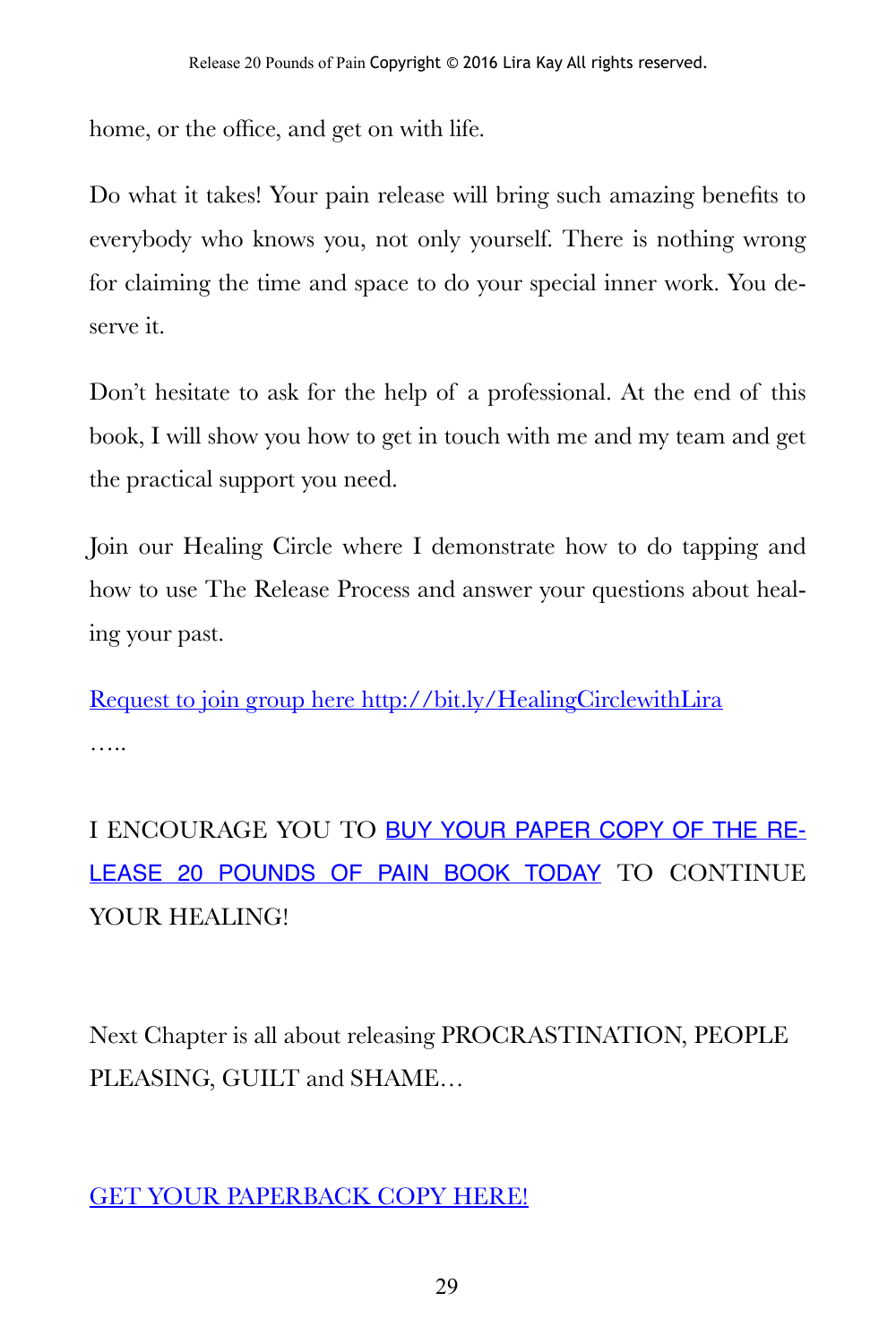#### GET IN TOUCH

Over the years of working with my clients as a spiritual teacher, a healer, a life coach, and a business mentor I created a community of like minded people, the givers, the shakers of this world, transformational leaders and role models. If you want to join us go to [www.schoolofin](http://www.schoolofinspiredlife.com)[spiredlife.com](http://www.schoolofinspiredlife.com) and learn more.

Also here you will find life coaches and healers whom I trained and certified to do an excellent job with people who need more help and support to let go of their wounds and show up powerfully in the world living their purpose.

If you wish to be certified as a healer and a coach and create your own authentic program that changes lives go to the School Of Inspired Life website and apply for the admissions interview. Part of my work in the world is to support people in becoming phenomenal coaches and healers. We both know how much our help is needed.

I am looking forward to getting in touch with you soon.